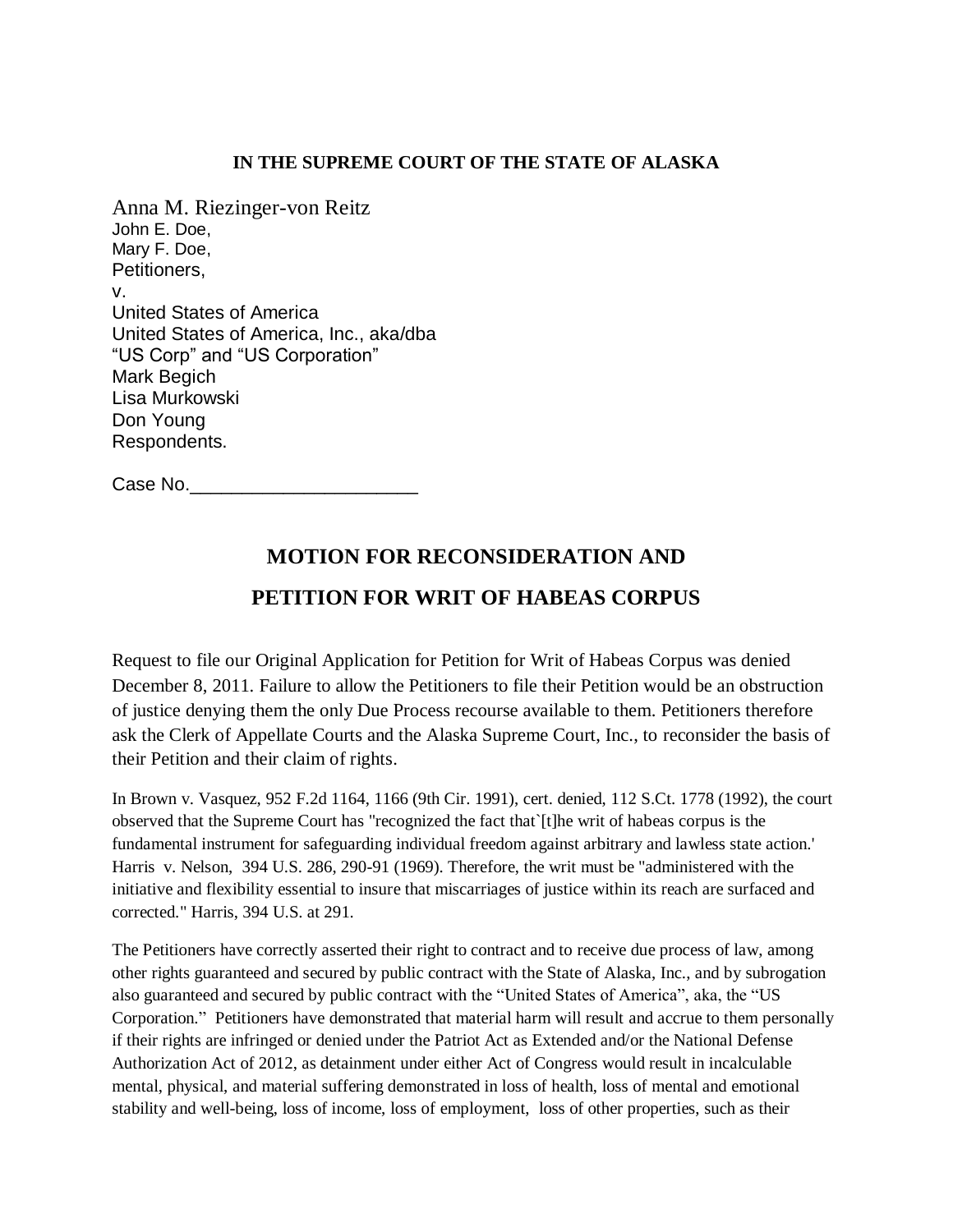homes, and every other specific benefit of freedom. Petitioners have therefore demonstrated that both inherent rights and contractual rights stand subject to harm by these Acts of Congress, and the only requirements needed to establish standing have been met.

As the United States District Court has properly and always maintained, in matters alleging and disputing infringement of rights and immunities guaranteed to Alaska Inhabitants under the public contract known as "The Constitution of the United States of America", the only jurisdiction having the authority and obligation to act in favor of Alaska Inhabitants, including the Petitioners, is that of the Supreme Court of Alaska. Specifically, only the Alaska Supreme Court has the power to issue a Writ of Habeas Corpus to protect the Inhabitants of Alaska from the threat of an unlawful Bill of Detainer resulting from either of two Acts of Congress.

We have demonstrated standing before the only court having jurisdiction and we assert our right to Due Process including the right to file the Petition for Writ of Habeas Corpus presented herein.

Since 1789, the "(U)nited States of America" has existed by the right to contract, beginning with the inherent right of the Inhabitants to contract to create and inhabit those legal fictions known as "States", and from thence, enabling the States to contract to form, limit, and create the "United States of America" dba "US Corporation" and "Federal government" in itself another legal fiction deriving its existence and Authority to Act solely from the subrogated right of the Inhabitants to contract.

The Rights and Authorities of the Petitioners have been subrogated, but not annihilated nor extinguished. In the absence of performance under contract by the State of Alaska, Inc., or the US Corporation, Petitioners are fully enabled to recall and assert their subrogated rights.

Since 1933, both Federal and State levels of the American government have been incorporated, and the former public compact known as "The Constitution **for** the united States of America" has been translated to the public contract known as "The Constitution **of** the United States of America"; since 1938, per US Supreme Court decision in Erie Railroad v. Thompkins, all public commerce has existed **only** by contract, such that the only recourse to Due Process is by the exercise of contracts between both living and corporate persons.

Thus when living Inhabitants of a State seek protection of rights and immunities guaranteed under The Constitution of the United States we are disputing public contracts held under association by subrogation. The Officers of the State of Alaska owe the Petitioners, the Inhabitants of Alaska, the first duty to perform under contract, as the States asserted the Petitioners' delegated Authority as parties to the contract under dispute. While the Inhabitants retain their rights and all Authority under subrogation and do not currently hold the contract(s) creating these legal fictions fulfilled, the State of Alaska, Inc., and its Officers must be given both Notice and Opportunity to fulfill their obligations.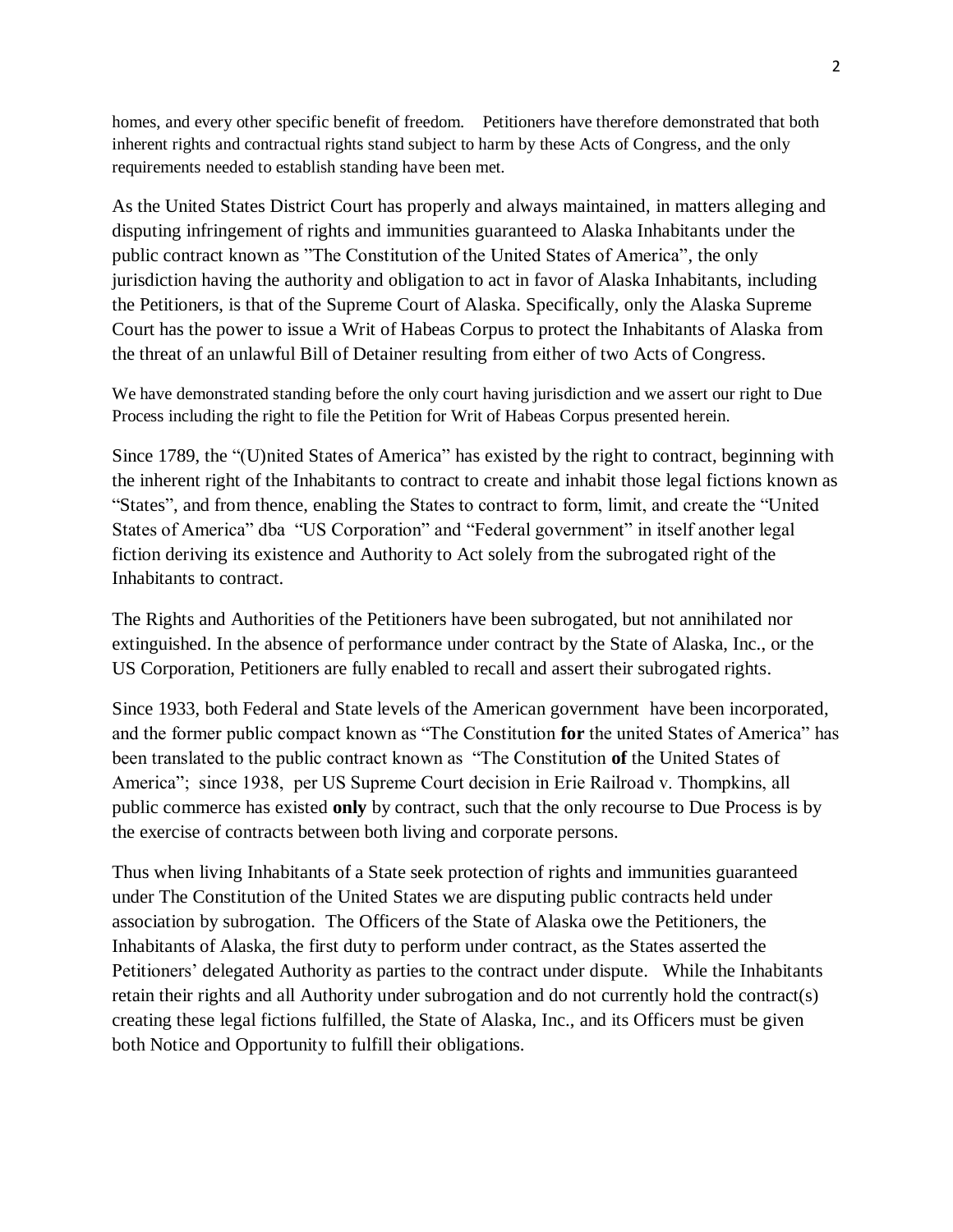This Petition for Writ of Habeas Corpus presented to the Alaska Supreme Court, Inc., gives the Alaska Supreme Court, Inc., and the Individual State Offices held by the Justices of the Alaska Supreme Court, Inc., opportunity to protect the interests of the Petitioners. Absent such opportunity to protect, assert, and enforce the contractually guaranteed rights and property interests of the Inhabitants of Alaska, the State of Alaska, Inc, is unable to fulfill its own contractual and fiduciary obligations.

If these public contracts are breached, all subrogated rights revert to the Inhabitants; all Authorities granted first to the State of Alaska, Inc., and secondarily to the US Corporation also revert to the Inhabitants. Both of these public contracts, The Constitution of the State of Alaska and The Constitution of the United States of America can be voided by Dereliction of Duty and Willful Failure to Perform, such that the State of Alaska, Inc., and the US Corporation, may lose granted Authority to Act if prompt and appropriate action is not taken to protect the property interests of the Petitioners.

Thus the Petitioners' right to be free from unlawful Bills of Detainer, and their receipt of a Writ of Habeas Corpus which preserves their most valuable property interest under contract in the face of infringing legislation, involves bedrock upon which the Petitioners, the State of Alaska, Inc., and the US Corporation all depend, and it is equally in the interest of all parties to preserve.

The Petitioners who are Natural born citizens of other Foreign States, meaning States having Statehood prior to 1933 or prior to 1861, and/or States asserting restored de jure status, and also those Petitioners who legally assumed "US citizenship" and claim "civil rights" under the 14<sup>th</sup> Amendment to The Constitution of the United States of America, and more generally, all Alaskans possessing "Non-Foreign" citizenship, are initially dependent on the State of Alaska, Inc., and its Officers to perform under contract and act in their behalf. The Petitioners, Inhabitants of Alaska, assert their retained Rights and Authorities held under subrogation and demand performance under contract. Failure to perform yields a contract in breach.

For governments as for individuals, failure to meet contractual obligations has consequences.

The Justices of the Alaska Supreme Court are uniquely empowered to act in behalf of the State of Alaska, Inc., and the Inhabitants thereof when a conflict arises between the Inhabitants of the State and the US Corporation and its Officers over infringing legislation. The Officers of the Alaska Supreme Court are the only ones empowered to grant **immediate** and **effective** relief to the Petitioners and other Inhabitants of Alaska who are threatened by unlawful Bills of Detainer.

Such conflict has arisen. The Officers of the US Corporation, including the Respondent members of Congress, have voted to ignore the provisions of the public contract under which the US Corporation operates and from which it proposes to derive its sole Authority to Act, The Constitution of the United States of America, by passing and enacting repugnant Acts of legislation, including the Patriot Act and the National Defense Authorization Act of 2012.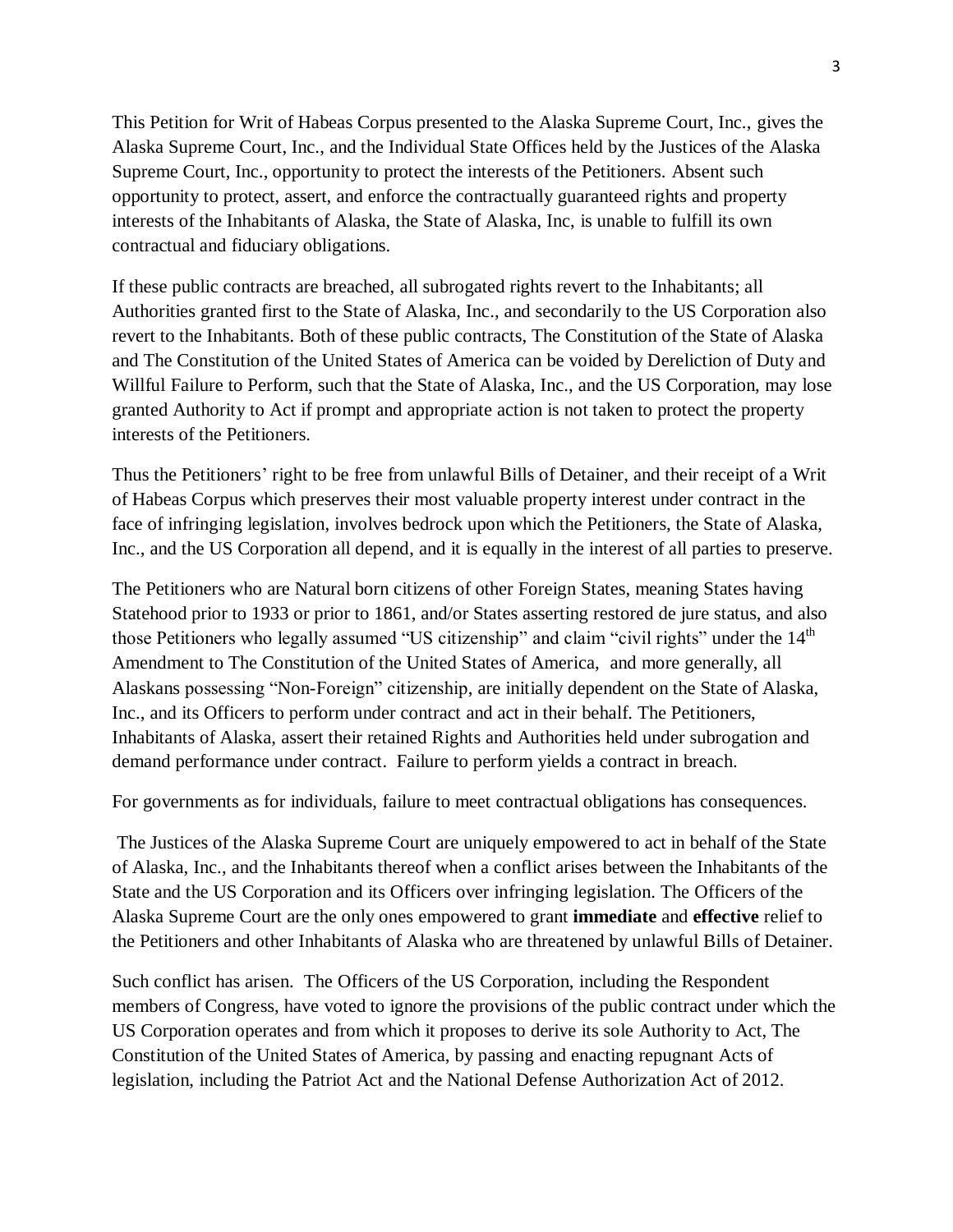The State of Alaska, Inc., and its Officers have thus far failed to respond to these infringements and presumptions, such that the contracts governing our State and our Nation are left unenforced to such an degree that the Inhabitants of Alaska, including the Petitioners, are recklessly endangered, with life and property at risk, and none of the Petitioners' own granted Authority has been extended to protect them and their property interests.

The Petitioners have served Notice of Dereliction of Duty and Demand to Show Cause on Governor Parnell, Lieutenant Governor Mead Treadwell, and Alaska Attorney General John J. Burns, and have similarly served Notice on US Senator Lisa Murkowski and US Senator Mark Begich and US Congressman Don Young. Copies of both Federal and State Notices of Dereliction of Duty are attached.

Petitioners assert that "a law "beyond the power of Congress," for any reason, is "no law at all." Nigro v. United States, 276 U. S. 332, 341 (1928), and yet, any attempt to enact unlawful laws must be rebutted, or they will stand by presumption. Lack of rebuttal by the State of Alaska, Inc. and its Officers combined with gross presumption on the part of the US Corporation and its Officers, have led to the endangerment of the Petitioners, such that the Petitioners hold **both**  public contracts, The Constitution of the State of Alaska and The Constitution of the United States of America, unfulfilled and potentially voided.

Petitioners have served a proper Petition for Writ of Habeas Corpus on the Alaska Supreme Court, Inc., and had it denied for filing as an Original Application by Beth Adams, Chief Deputy Clerk, who said, "Does not comply with appellate rules. This is not a Writ of Habeas Corpus, or any other identifiable appellate matter."

In subsequent conversation with Beth, it appeared that she felt the Petition did not "comply with appellate rules" because it did not arise from a lower court ruling and the Petitioners are not currently under physical restraint.

Petitioners answer that a Petition for Writ of Habeas Corpus has **no existence outside of appeals** from other actions, in this case, infringing legislation, and so is an "appellate matter" by definition. A Writ of Habeas Corpus is the proper opposition to a Bill of Detainer, and may be issued in response to **any** situation in which a person is detained or under warrant for detainment or being held subject to detainment or **threatened with detainment**. It does not have to arise from any pre-existing court case, nor does it require that the person(s) requesting protection actually be incarcerated. In this case the Petitioners are under threat of unlawful detainment as the result of contractual infringements already approved by the Officers of the US Corporation and clearly stated as Section 1021 and 1022 of the National Defense Authorization Act (2012) and are also being held subject to denial of their citizenship rights and similar detainment under the Patriot Act.

"Let it be known to all men and women of these United States that "Every person who, under color of any statute, ordinance, regulation, custom, or usage, of any state or territory, subjects or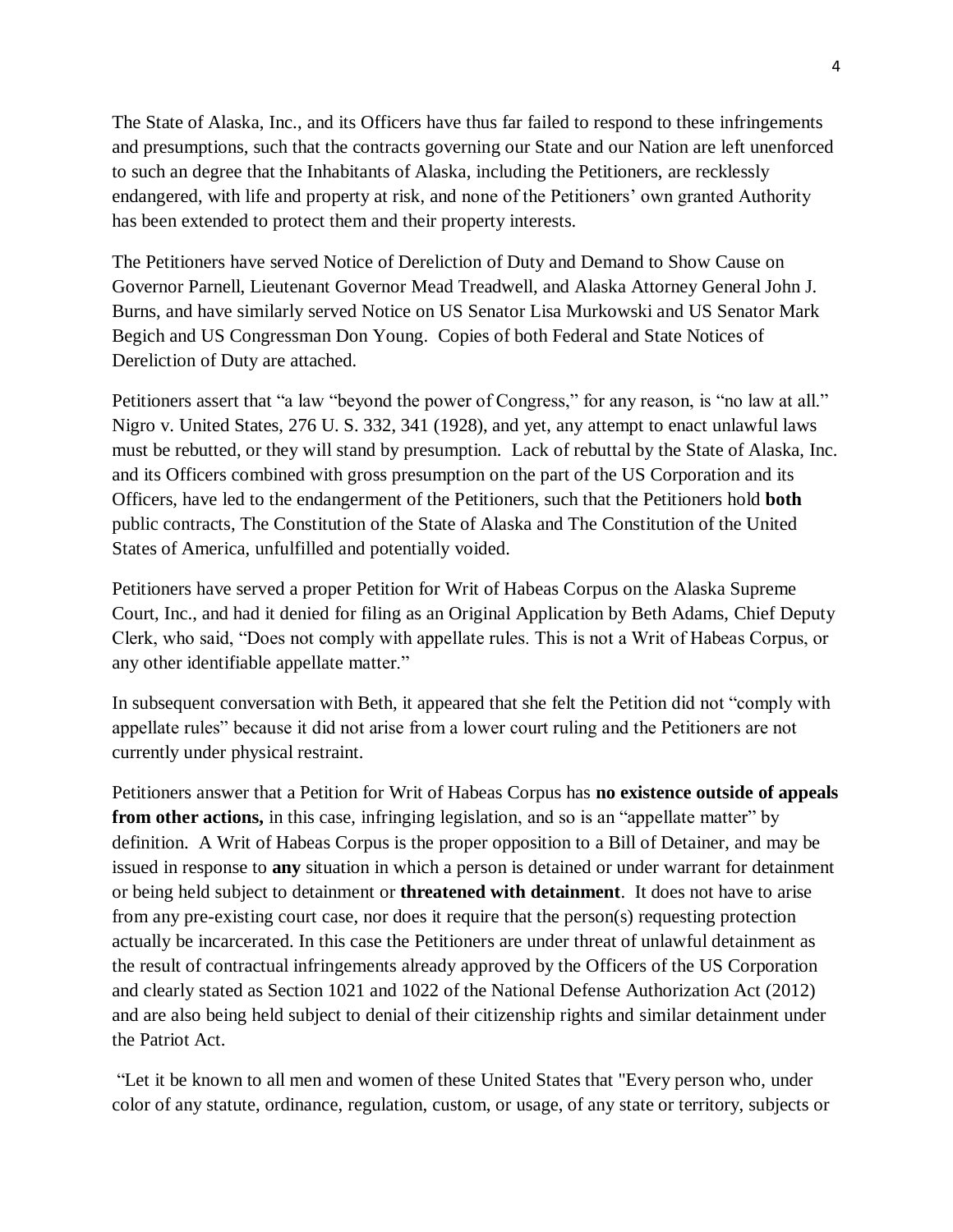causes to be subject, any citizen of these United States or other person to the deprivation of any rights, privileges, or immunities secured by the Constitution and laws, shall be liable to the party injured in an action at law, equity, or other proper proceeding for redress." (Civil Rights) 42 U.S.C. 1963.

"Let us, We the People be perfectly clear in our position on this issue. We the People rely on the ruling from the Seventh Circuit Court of Appeals which has held that public officials/agents of the government do not have immunity simply because they operate in a discretionary manner. It indicated that public servants are to be held liable when they abused their discretion or acted in a way that was arbitrary, fanciful, or clearly unreasonable. (Civil law) Littleton v. Berbler, 468, F. 2d, 389 (1972).

"Downes v. Bidwell, 182 U.S. 244 (1901) quote Justice Marshall Harlan in dissent: "…two national governments, one to be maintained under the Constitution, with all its restrictions, the other to be maintained by Congress outside and independently of that instrument, by exercising such powers as other nations of the earth are accustomed to…a radical and mischievous change in our system of government will result…We will, in that event, pass from the era of constitutional liberty guarded and protected by a written constitution into an era of legislative absolutism…It will be an evil day for American liberty if the theory of a government outside the supreme law of the land finds lodgment in our constitutional jurisprudence."

We have indeed come to that day, wherein presumption has allowed the US Corporation to assert dominion far apart from the contractual limits and obligations that are owed to all Natural born Citizens and has served to allow them also to propose to arbitrarily alter the civil rights owed "US citizens" who are Inhabitants of the State of Alaska. The absence of due diligence on the part of the State of Alaska, Inc. evident in the absence of objection to these presumptions, and the failure to assert the contractual rights of the Inhabitants and the failure to defend the property interests of the Inhabitants of Alaska, as is due under contract from the Officers of the State of Alaska, Inc., has resulted in the threat and harm to the Inhabitants that is at the very heart the subject of the Petition for Writ of Habeas Corpus being presented.

Better men than we would scoff and observe that we are asking help to guard the chickens from the foxes, and to the extent that the Officers of the State of Alaska, Inc., have thus far uniformly failed to assert the rights of the Inhabitants and failed to protect the property interests and immunities of the Inhabitants of Alaska from the endless contractual infringements imposed and proposed by the US Corporation and its Officers, they would be right. Nonetheless, the foxes are under contract to guard the chickens and being paid to do so, which obligates them under contract. The Petitioners must offer Notice and Opportunity to perform under contract to the Officers of the State of Alaska, Inc., and must demonstrate that we have acted in a timely and responsible manner to assert our subrogated Rights, to demand performance under contract from the Officers of the State of Alaska, Inc., and in the case of the Officers of the Alaska Supreme Court, Inc., to provide them with opportunity to act in our favor.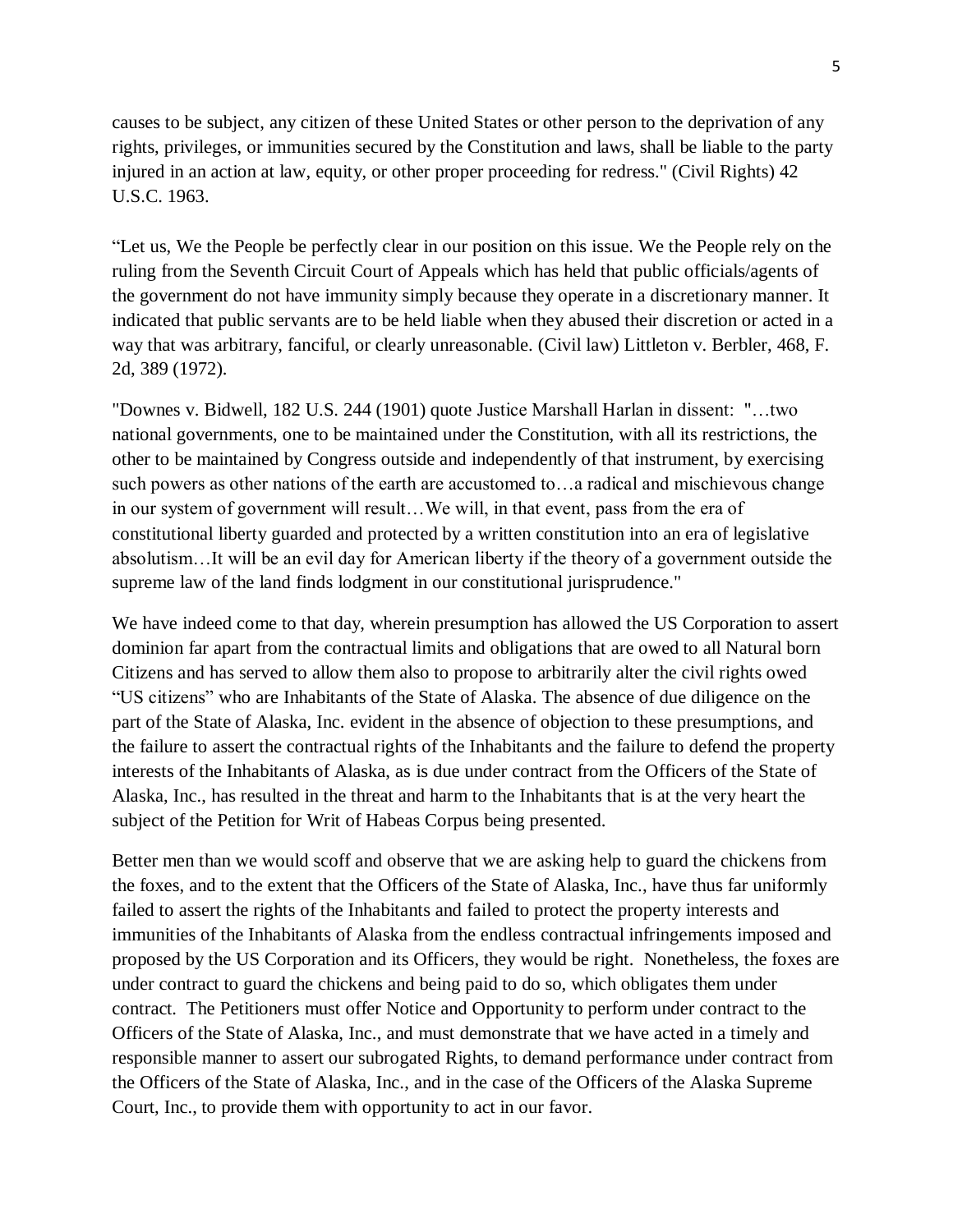In conclusion, a Writ of Habeas Corpus belongs **only** to the jurisdiction of the Appellate Courts, and in this case, the Alaska Supreme Court is the **only** appellate court having both the jurisdiction and the obligation to provide the protection of a Writ of Habeas Corpus to the Inhabitants of Alaska when they are under threat from unlawful Bills of Detainer. The Petition for Writ of Habeas Corpus is being offered as opportunity to act in favor of the Petitioners.

It is undoubtedly within the discretion of the Alaska Supreme Court, Inc., to refuse to act upon the Petitions it receives, and the Court may also choose to strike at its own basis for claiming Authority to Act, but as the Alaska Supreme Court holds the only proper jurisdiction, it is not, the Petitioners would argue, within the power of the Deputy Clerk of Appellate Courts to deny the Petitioners the right to file their Petition for Writ of Habeas Corpus.

Petitioners have established standing, have properly identified the court having jurisdiction to grant the relief they seek, and they assert their right to file their Petition under Due Process

# **PETITION FOR WRIT OF HABEAS CORPUS**

# **I. General Information Pursuant to Petition for Writ of Habeas Corpus**

- A. Place of confinement: State of Alaska
- B. Petitioner's institutional address: 2366 Sopark Road, Big Lake, Alaska (99652) and c/o Post Office Box 520994, Big Lake, Alaska (99652) and elsewhere.

### **II. SUBJECT OF THIS PETITION**

- A. Indicate the type of decision or action which you are challenging:
- \_\_\_\_\_\_\_\_\_\_ Denial of parole
- **Exercise Revocation of parole**
- Disciplinary matter
- **EXECUTE:** Revocation of good time credits
- Detainer
- \_\_\_\_\_\_\_\_\_\_ Immigration or deportation order
- X\_\_\_\_\_\_\_ Other (described briefly the type of decision or action involved)

This petition for a writ of Habeas Corpus is presented seeking injunctive relief from the Patriot Act and the National Defense Authorization Act of 2012 (NDAA). These Acts of Congress conspire in such a way that the Petitioners and other Alaskans can now be (1) accused of undefined acts of "terrorism" and stripped of their citizenship and indefinitely detained under the Patriot Act and (2) subjected to indefinite detention without recourse to Due Process under the National Defense Authorization Act (2012), such that this Writ of Habeas Corpus and other means of relief would no longer be available to Petitioner(s) if they were physically confined..

Under the Patriot Act an Alaskan can conceivably be "deemed" an "enemy combatant" for almost any infraction, stripped of their citizenship and detained indefinitely, because the subject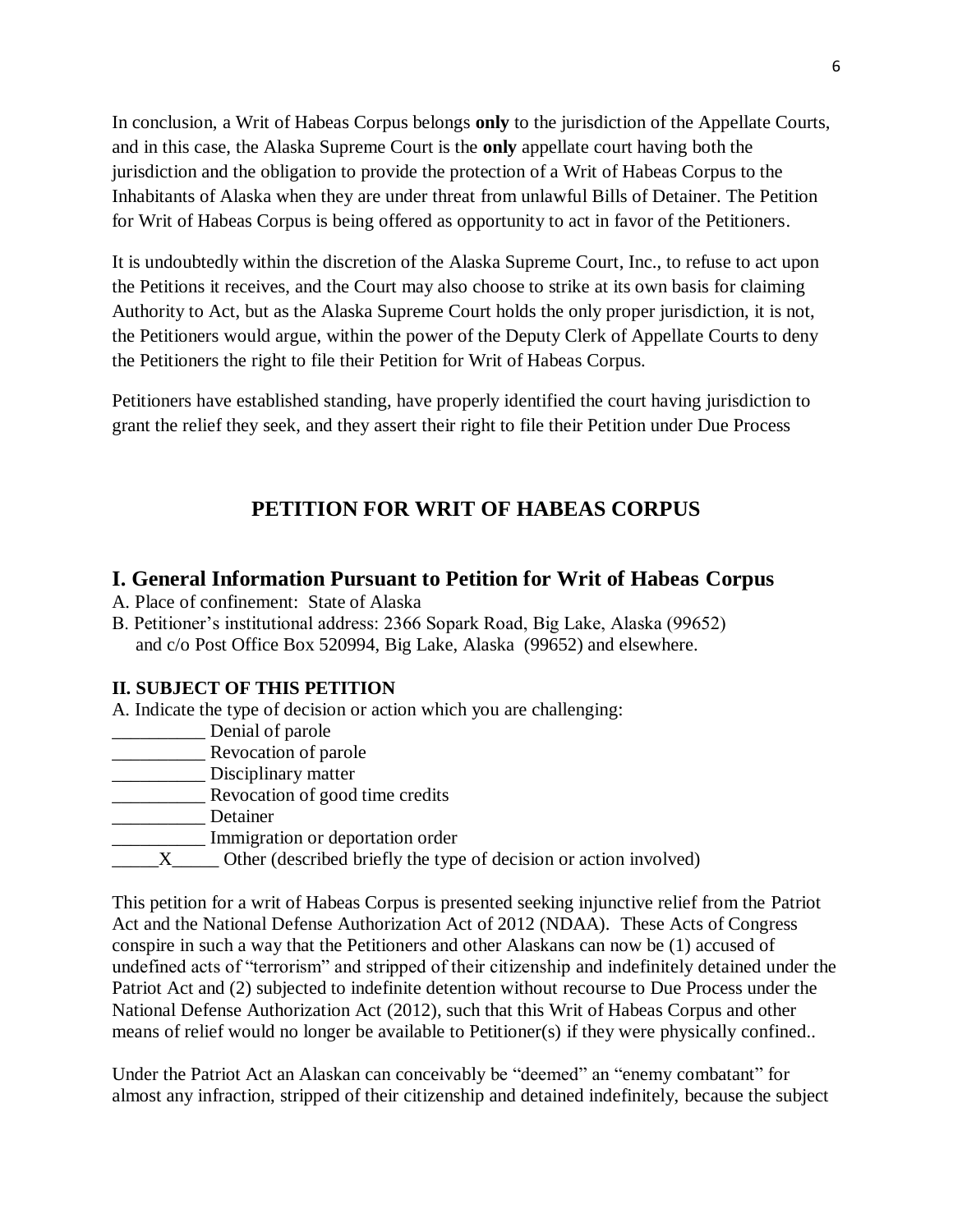of the legislation, "terrorism", is left to the interpretation of law enforcement agencies. The National Defense Authorization Act further allows the military to indefinitely detain Alaskans merely under suspicion and does not require them to provide Due Process of Law.

An Alaskan thus accused of "terrorism" whatever "terrorism" is "deemed" to mean by whatever local authority may be asserted to make that determination, may be denied their right to contract, stripped of their citizenship and its protections under the Patriot Act, and arbitrarily and indefinitely detained, creating the possibility that an Alaskan could receive the administrative equivalent of a sentence of life imprisonment with no recourse to Due Process of Law.

Similarly, an Alaskan could become subject to unlawful indefinite detention without recourse to Due Process of Law under the National Defense Authorization Act of 2012.

The potential for abuse inherent in these combined Acts is enormous. Only the Alaska Supreme Court has the jurisdiction to provide relief and protection for Inhabitants of Alaska by issuing a Writ of Habeas Corpus.

B. Who made the decision or took the action? The United States as represented by various members of the United States Congress, including both members of the Alaska Senate US Delegation, Mark Begich and Lisa Murkowski, and US Congressman Don Young.

C. Date of decision or action? The Patriot Act has been enrolled since 2002, and was extended in 2011 for four more years. The National Defense Authorization Act (2012) has passed both Houses of Congress, with approval by Mark Begich, Lisa Murkowski, and Don Young, as of December 15, 2011.

D. Was there a hearing of any kind? Yes  $()$  No  $(X)$ 

E. Were you represented by counsel or a staff member at any hearing?  $Yes() No(X)$ 

F. Have you filed any previous lawsuit(s) related to your present claim?  $Yes() No(X)$ 

#### **IV. GROUNDS FOR RELIEF**

**1. Ground One: Provisions in the Patriot Act and National Defense Authorization Act 2012 are in clear violation of rights and immunities that are contractually guaranteed to the States and by subrogation to the Petitioners by The Constitution of the United States of America.** 

While it is true that the use of this Writ is not common practice, neither is the threat to which Petitioners are exposed. It is entirely uncommon that the Inhabitants of Alaska en masse would be threatened with a Bill of Detainer absent recourse to Due Process, as such action is contractually forbidden to the US Corporation and its Officers by the  $4<sup>th</sup>$ ,  $5<sup>th</sup>$ ,  $6<sup>th</sup>$ , and  $8<sup>th</sup>$ Amendments of The Constitution of the United States of America; nonetheless, the Officers of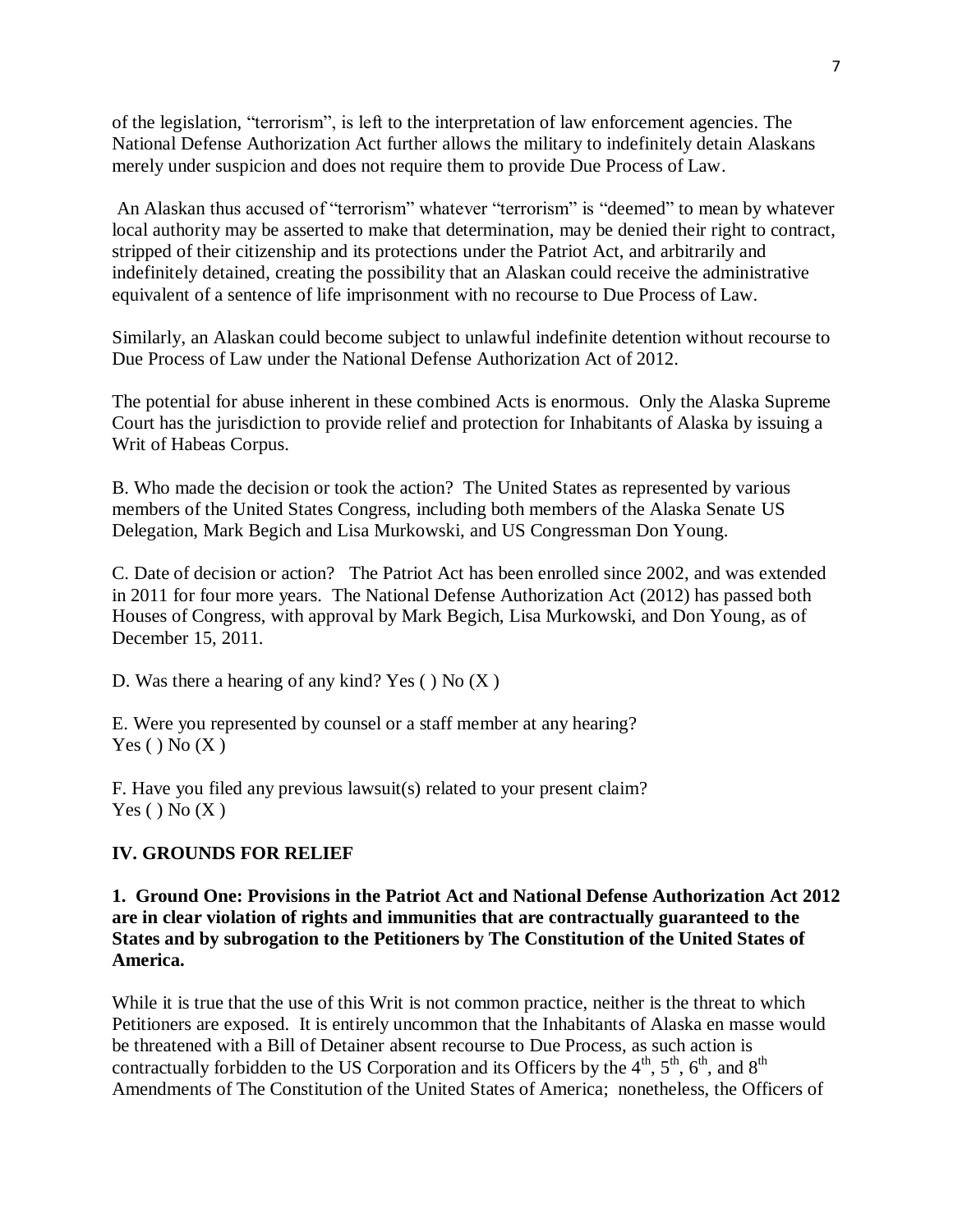the US Corporation have presumed thus far to act in violation of their public contract and its limitations and have willfully subjected the Inhabitants of Alaska to Bills of Detainer under both the Patriot Act and the National Defense Authorization Act of 2012, Sections 1021 and 1022.

They have also presumed to deny the right to contract to Alaskans by revoking or otherwise denying the valid citizenship of Inhabitants of Alaska under offending provisions of the Patriot Act.

The Right to Contract and the Right to Due Process of Law are vital property interests belonging to the Petitioners and guaranteed to the Petitioners by The Constitution of the United States of America, yet the Respondents, Officers of the US Corporation, presume to ignore, deny, and abridge these rights via legislation.

Not only are these rights specifically and explicitly guaranteed to the States and by subrogation also to the Petitioners, but their abridgement and the Authority to abridge them, is just as specifically and explicitly denied to the Officers of the US Corporation.

The Respondents have ignored the plainly stated provisions of The Constitution of the United States of America and instead baldly offered to overturn the protections which are guaranteed to the Petitioners, and which are due and owed to them under public contract.

The Respondents also abundantly fail to recognize that their own Authority to Act fully depends on the existence and free exercise of the Petitioners' Right to Contract and upon the Due Process of Law, without which no granted Authority can exist.

There is a reason why The Constitution of the United States of America so carefully and repeatedly asserts and guarantees these rights of the Petitioners, and also why it repeatedly and carefully denies authority to Congress to meddle with these rights: **the powers of the government and all granted Authority to Act derive from these inherent rights of the Petitioners.**

Undermining these rights of the Petitioners unavoidably undermines the government established by the Petitioners via the exercise of precisely these same rights. Denying the Authority of the Petitioners denies the Authority of their representatives.

By passing the Patriot Act and the NDAA (2012), the Respondents are cutting off the legs of the stool on which they sit, assaulting the bedrock of American government and the basis of their own purported authority as well.

Both in just defense of the contractually guaranteed property interests of the Petitioners, and in just defense of their established government, protection from unlawful legislative error (a Writ of Habeas Corpus) must be provided and other prompt corrective action must be taken by the State of Alaska, Inc., and its Officers to enforce the provisions of The Constitution of the United States of America in favor of the Petitioners.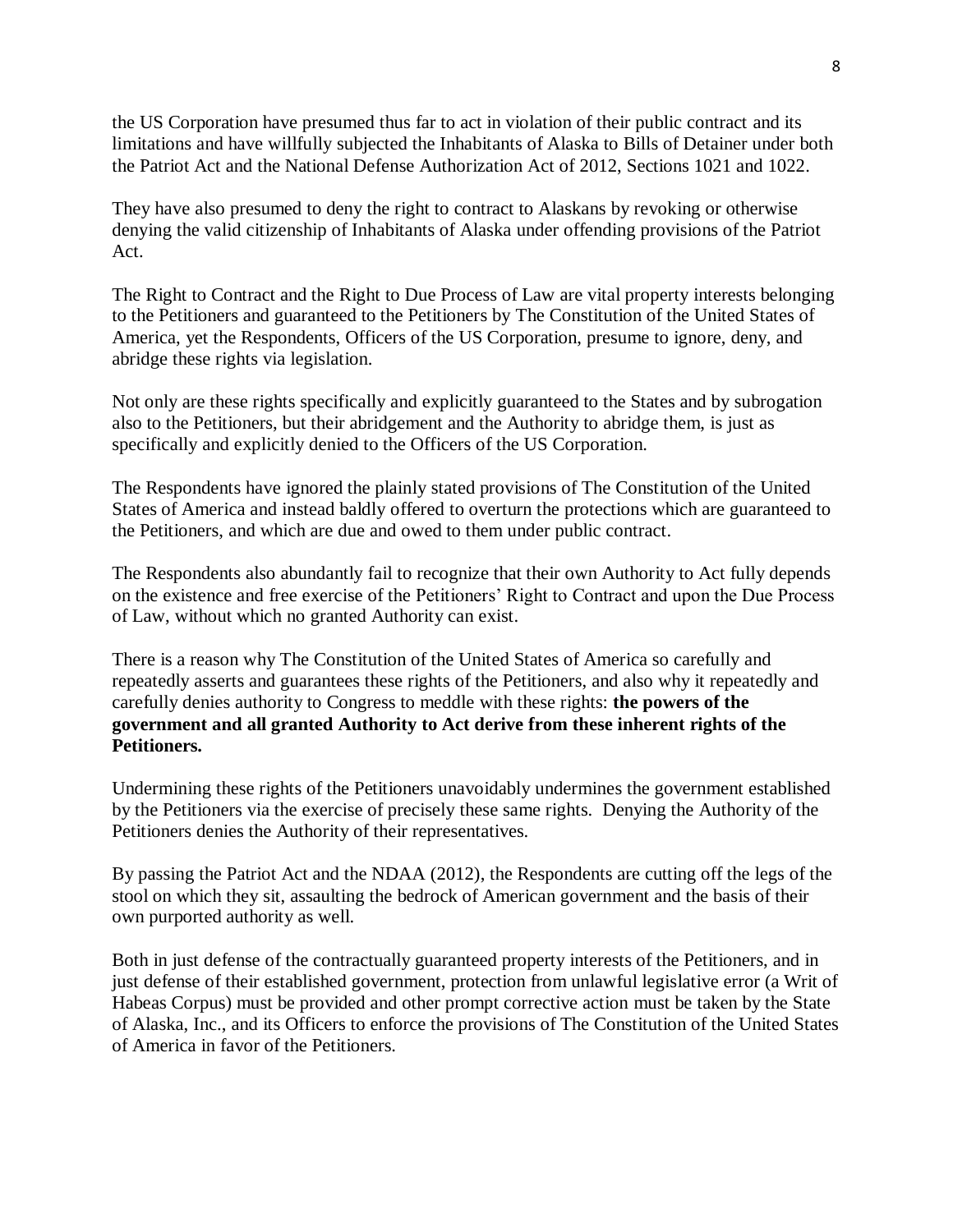#### **2. Ground Two: Petitioners and other Inhabitants of Alaska have already been harmed and infringed upon by the Patriot Act and the NDAA (2012).**

The Petitioners are already being intimidated and confined under color of law and restrained in the exercise of their contractually guaranteed rights, including their right to Due Process of Law. Two out of three Petitioners have been intimidated to the extent that they appear under pseudonyms. They fear that they will be arrested under the Patriot Act or NDAA (2012), and defamed as "terrorists" because they oppose the incipient police state. The risk of indefinite detainment deters them from speaking up in public under their real names.

The Petitioners understand that equality under and before the law is paramount, and as such, they claim the right to use the protection of the requested Writ of Habeas Corpus under equal protection, to be interpreted and used as Writs of Habeas Corpus are used in both Pennsylvania and New York States, in all cases where an individual is confined or restrained in their liberty under any color of law or pretense whatsoever.

While the Petitioners are not at present in physical confinement in a prison, the restraint of freedom presented by the Bills of (Indefinite) Detainer in the Patriot Act and the NDAA (2012) makes it impossible to file this Writ and seek relief if once actually confined. Thus we must address the Catch-22 nature of this infringement and seek injunctive relief prior to its application. If we wait for any specific conflict to arise and entertain the enforcement of the Patriot Act or the NDAA of 2012, no means of recourse will be possible.

These realities compel the Petitioners to seek the protection of a Writ of Habeas Corpus **now**.

#### **3. Ground Three: Petitioners and other Inhabitants of Alaska are at clear and present risk.**

The very existence and nature of the National Defense Authorization Act of 2012 and the Patriot Act have forced this action in lawful defense of personal liberty and protection of the Petitioners' lives and property

The urgent potential for these Acts being used to deprive Petitioners of natural or legally assumed citizenship and to unlawfully and indefinitely detain them without recourse to Due Process, and to otherwise subject them to cruel, unusual, punishments, makes it imperative for us to file this Petition and for the Alaska Supreme Court to act upon it.

The harm these Acts presume to do to Alaskan Inhabitants is extreme, arbitrary, and not allowed under the provisions of our public contracts. Such consequences as being stripped of one's citizenship, subjected to indefinite detainment without recourse to Due Process of Law merely on the basis of suspicion, and torture under interrogation, are terrible known and ongoing punishments that these Acts arbitrarily presume to enact against Alaskans.

The Petitioners, Inhabitants of Alaska, are under dire threat, and the State of Alaska, Inc., and the US Corporation are under demand to perform under contract. The issuance of a protective Writ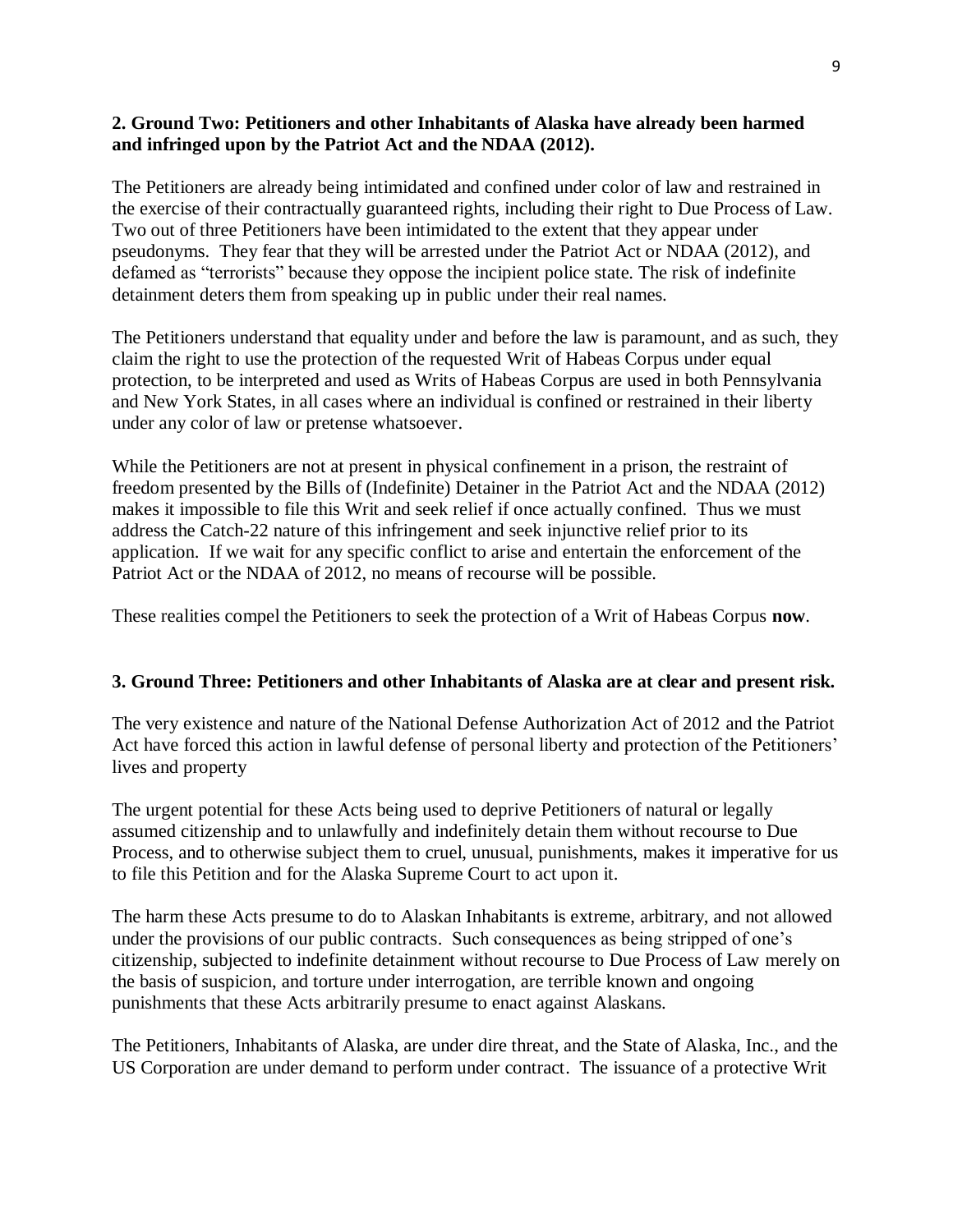of Habeas Corpus by the Alaska Supreme Court would be evidence in favor of the State of Alaska's willingness to meet its contractual and fiduciary responsibility owed Petitioners.

### **4. Ground Four: "The Acts" known as the Patriot Act and the National Defense Authorization Act of (2012) presume and depend upon Authority that was never granted.**

Under different guises and via different trains of reasoning the US Corporation and its Officers have asserted the authority to indefinitely detain the Petitioners, Inhabitants of Alaska, to strip them of their citizenship under the Patriot Act and indefinitely detain them without Due Process of Law. Such authority was never granted to the US Corporation or its Officers by any public contract the Petitioners are subject to.

Any claim to the contrary stands staunchly denied by the Petitioners, who have never knowingly, willingly, and under conditions of full disclosure claimed "US citizenship" or otherwise compromised or renounced their Natural born Foreign State citizenship status. Any claim that the Petitioners are by any means or overriding contract **not** owed due diligence, good faith, and full performance under contract to The Constitution of the United States of America deserves neither credit nor toleration, and must be subjected to public record, examination, and rebuttal.

The National Defense Authorization Act (2012) likewise presumes powers and Authority never granted the US Corporation or its Officers, in clear violation of the provisions of The Constitution of the United States of America.

The Respondents do not have the granted Authority to detain the Petitioners or other Alaska Inhabitants indefinitely without recourse to Due Process, nor do they have the Authority to deny the citizenship of the Petitioners nor the underlying right of the Petitioners to Contract. Absent Authority to Act, the Act itself is null and void.

Such claims by the US Corporation and its Officers are entirely unsupported by any contractual agreement or provision in The Constitution of the United States of America and would serve to violently and without recourse deny the Petitioners' natural fundamental and contractually guaranteed Right to Contract and Right to receive Due Process of Law.

These Acts, the Patriot Act and NDAA (2012), are on their very face so repugnant to the spirit of Justice that although given the form and name of "law" they cannot be law, nor even a contractually conforming statute.

These Acts of Congress approved by the named Respondent Officers of the US Corporation, serve to step by step **defraud by presumption** the Petitioners, the Inhabitants of Alaska, of their contractually and necessarily guaranteed rights, and they further attempt to claim new and unheard of authorities that do not exist under the "The Constitution of the United States of America" and which are repugnant to it and which conspire against it.

This conspiring against the limitations of their contract on the part of the Respondents and other Officers of the US Corporation is unavoidably apparent in these, their public Acts. The unjustifiable presumptions inherent to these Acts must stand fully rebutted and opposed by the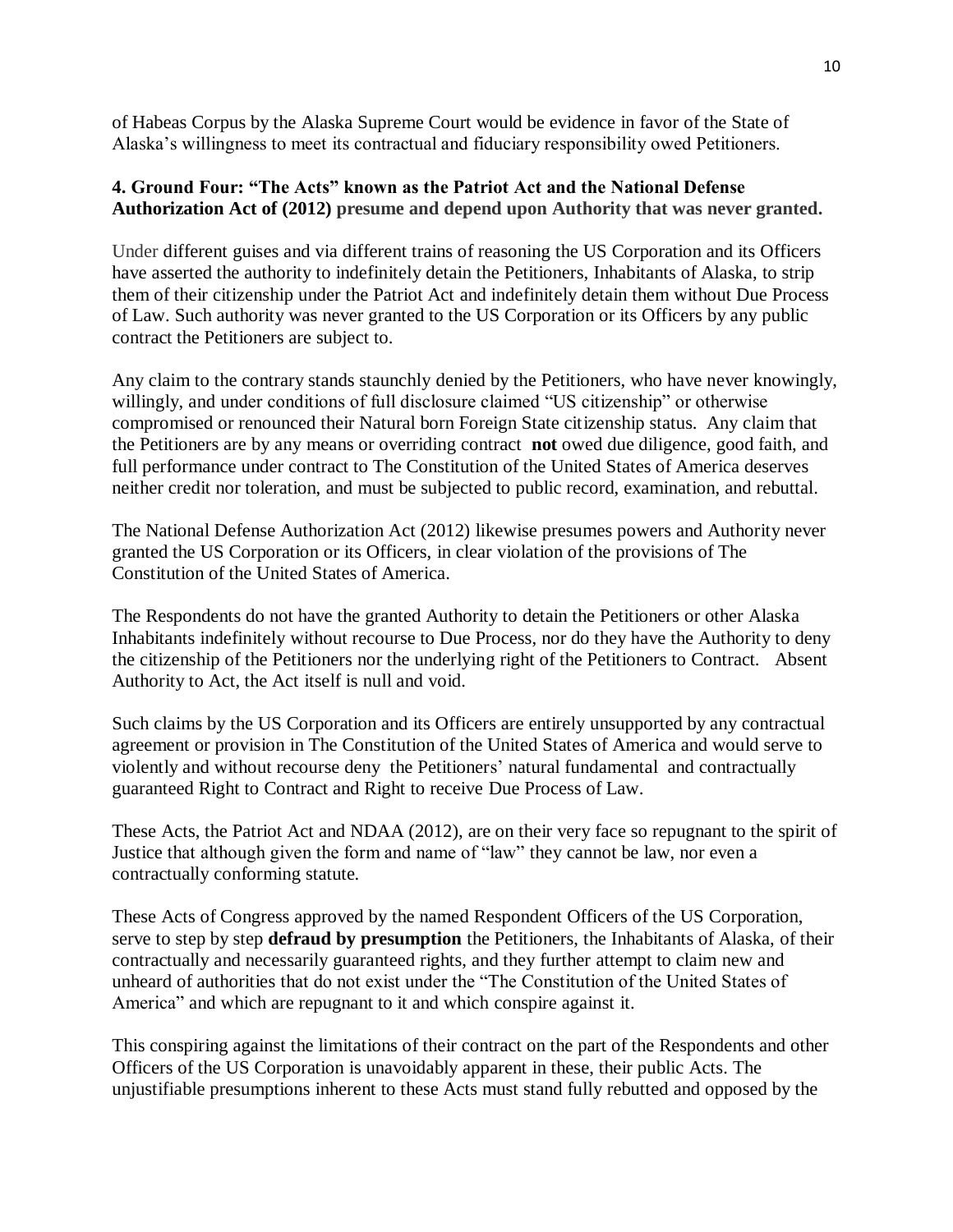State of Alaska, Inc, and its Officers if they wish to meet their fiduciary responsibility owed to the Petitioners, and to maintain their own contract and claim of granted Authority to Act.

The nature and manifest purpose of these Acts of Congress is to deprive Petitioners first of their citizenship protections and then to systematically deny them access to the courts, to destroy the presumption of innocence, and to remove all other aspects, rules, remedies, and relief currently available under Due Process of Law, all the while subjecting them to unlawful detainment and exacting both cruel and unusual punishments on those merely accused of being "terrorists".

These Acts of Congress intolerably violated the existing contract between the 50 States and by subrogation with the Petitioners on the day these Acts were passed.

These unwarranted and unjustifiable presumptions of Authority on the part of the US Corporation and its Officers have resulted in duress and intimidation under color of law to such an extent that they constrain the freedom of the Petitioners to walk down the street secure in the protections of their Natural born or legally assumed citizenship. These severe infringements have been enacted against them without granted Authority and have deprived them of the security of knowing that **any** of their rights will be respected and stand above arbitrary violation by the Officers of the US Corporation, including their right to Life.

The Officers of the US Corporation, the named Respondents and Others, have merely presumed granted Authority to which they have no reasonable or material claim, which has resulted in direct harm and threat to the Petitioners and others relying on the respect of contractual obligations that are public and fully in evidence.

Not content with merely trying to wheedle extra or additional Authority by presumption, the Respondents and other Officers of the US Corporation have attempted to claim contractually **forbidden** Authority to Act for themselves, in that they have conspired against the  $4<sup>th</sup>$ ,  $5<sup>th</sup>$ ,  $6<sup>th</sup>$ , and 8<sup>th</sup> Amendments of the Constitution of the United States of America and have sought to undermine the limits of The Constitution of the United States of America and have acted against the contractually guaranteed rights and immunities of the State of Alaska, Inc., and by subrogation, the rights and immunities of the Petitioners and other Inhabitants of Alaska.

The right to life itself stands infringed, so long as liberty is threatened and Due Process denied by any Act(s) of Congress, whether such Acts openly assert authority to destroy Due Process of Law in a single Act, or conspire to do so under cover of several Acts working together to accomplish the same end result.

The State of Alaska, Inc., and its Officers have thus far failed to protect the property interests of the Petitioners and have not offered to rebut these repugnant presumptions of the US Corporation and its Officers in the Petitioners' behalf, even though the State of Alaska, Inc., owes full fiduciary responsibility as party to The Constitution of the United State of America under the Petitioner's subrogated Authority.

This has further compelled the Petitioners to fear for their property and their safety and to invoke their subrogated rights and demand performance under contract from the State of Alaska, Inc.,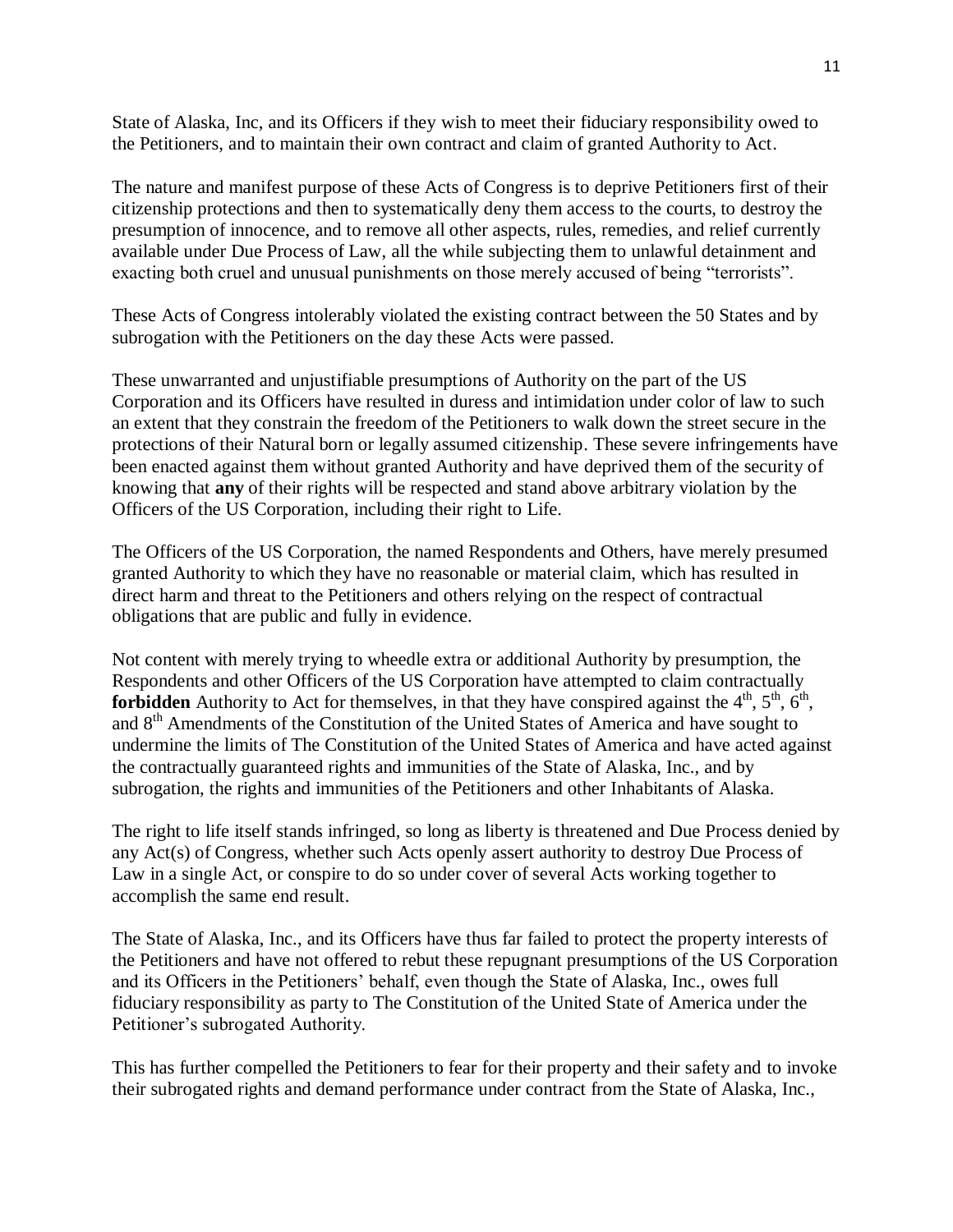and to offer this Petition for Writ of Habeas Corpus in lawful defense of their own property interests under contract. Petitioners pray that the Alaska Supreme Court will act in their favor and provide the protection of the Writ.

### **5. Ground Five. The Officers of the US Corporation have acted outside the confines and provisions of their public contract with the 50 States and under subrogation with the Inhabitants of Alaska, so as to radically endanger the property rights of the Petitioners and render the existence of a reliable public contract with the US Corporation in doubt.**

Since 1933 Petitioners and other Americans have contracted for services with each of the 50 States, and by extending their Authority to the 50 States, have contracted with the US Corporation to provide services stipulated by "The Constitution of the United States of America", and since 1938 (US Supreme Court case Erie Railroad v. Thompkins) all entities legal and natural have functioned **only by contract in public commerce.** There is no recourse to assert any de jure status for any of the 50 States between 1933 and 2009.

There is, as a result, no doubt whatsoever that the public contracts established between the Inhabitants and the 50 States and between the 50 States and the US Corporation are fully operational commercial contracts, meant to be legally binding and enforced.

A great deal of "Mission Creep" has been allowed the US Corporation and its Officers by the indulgent Officers of the 50 States over the past 78 years, which has resulted in the enactment of vast quantities of legislation outside the strict confines of the only actual contractual agreement between the 50 States and the US Corporation, The Constitution of the United States of America.

The US Corporation and its Officers have been allowed (by the Officers of the 50 States who are primarily responsible for enforcement) to simply presume the Authority to pass legislation very far afield from the confines and provisions of The Constitution. This lax unto non-existent enforcement of The Constitution of the United State of America by the Officers of the 50 States has led to this vital contract being disregarded, bypassed, and except for a lip-service ritual or two now and then, largely ignored.

The Officers of the US Corporation have been allowed to "rule by presumption" by the Officers of the 50 States, who have sat mum about enforcement issues in exchange for political favors and pork barrel rewards. It is not, therefore, at all surprising that the members of Congress have now presumed against the Petitioners' most basic rights, and equally not surprising that the Officers of the State of Alaska are standing around shuffling their feet and considering all their usual priorities and political axes to grind, instead of taking prompt action to rebut the presumptions inherent in the Patriot Act and the NDAA (2012)

They imagine that this is "business as usual" when it's not.

The State of Alaska, Inc. is responsible for enforcing the contract provisions of The Constitution of the United States of America and owes a fiduciary responsibility under contract to the Inhabitants of Alaska to do so. The manifest failure (thus far) of the Officers of the State of Alaska to perform this duty of enforcement in favor of the Petitioners and to perform it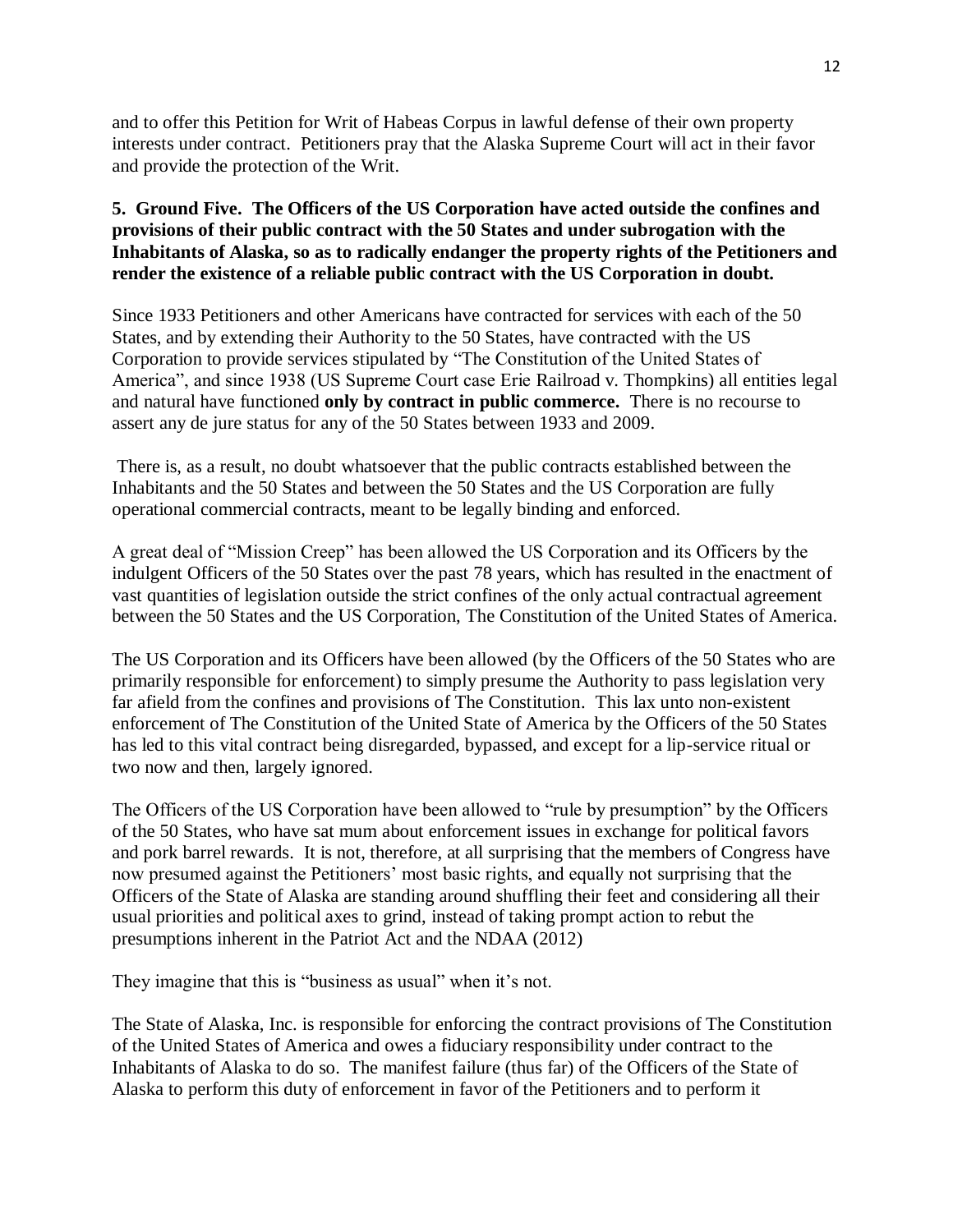responsibly and promptly, has now caused the Petitioners to invoke their Rights and Authorities under subrogation, and caused them to demand performance under contract from the State of Alaska, Inc.

The Executive Officers of the State of Alaska have been duly given Notice of Dereliction of Duty and the Judicial Officers are being given the opportunity to issue a Writ of Habeas Corpus in protection of the Petitioners' property interests. Continued inaction and endangerment of the Petitioners will lead to Notice of Willful Failure to Perform, followed by Notice of Breach of Contract, followed by Notice of Full Estoppel and Denial of Authority to Act.

There is no doubt that the Inhabitants of Alaska have been and are being recklessly endangered and subjected to duress and expense as a direct result of the continuing lapse of the Officers of the State of Alaska to require enforcement of The Constitution of the United States of America in favor of the Petitioners. There is no doubt that the State of Alaska, Inc., is obligated to enforce each and every commercial contract it enters into in behalf of the Petitioners under their granted Authority and that the State of Alaska, Inc., owes absolute fiduciary responsibility to the Petitioners to do so.

This Petition for Writ of Habeas Corpus is just a small part of the remedy being sought by the Petitioners. It happens to be the portion lying directly in the jurisdiction of the Alaska Supreme Court.

As there has been no public process of Amendment granting the Officers of the US Corporation any new Authority, the Alaska Supreme Court must in the absence of other evidence duly tested, submitted for rebuttal, and presented in public record, accept that the public contract known as "The Constitution of the United States of America" **remains in effect** and that the US Corporation and all Officers of the US Corporation are bound by this contract to abide in **Good Faith and Full Service** to its provisions.

Also, in the absence of other evidence duly tested, submitted for rebuttal, and entered into public record, the Alaska Supreme Court, Inc., must accept that there is no new or valid "emergency" means to amend or override the provisions of The Constitution of the United States of America, such that the contract **is what it is,** and while it may be subject to interpretation by the US Supreme Court, **is not subject to revision by Acts of Congress.** 

Further, in the absence of other evidence duly vetted and entered as evidence in response to this Petition, the Alaska Supreme Court must accept that the Respondents took their Oath of Office in full cognizance of its meaning and the responsibility they bear to act in Good Faith and Full Service under contract to The Constitution of the United States of America. The Alaska Supreme Court must accept that any public or private act conspiring to overthrow the limits and deny the protections of The Constitution of the United States of America or conspiring to use a process of presumption to arbitrarily amend the provisions of this contract so as to defraud the Petitioners of their rights, which are property interests necessary to maintain the existence of our government, are by definition Acts of Treason.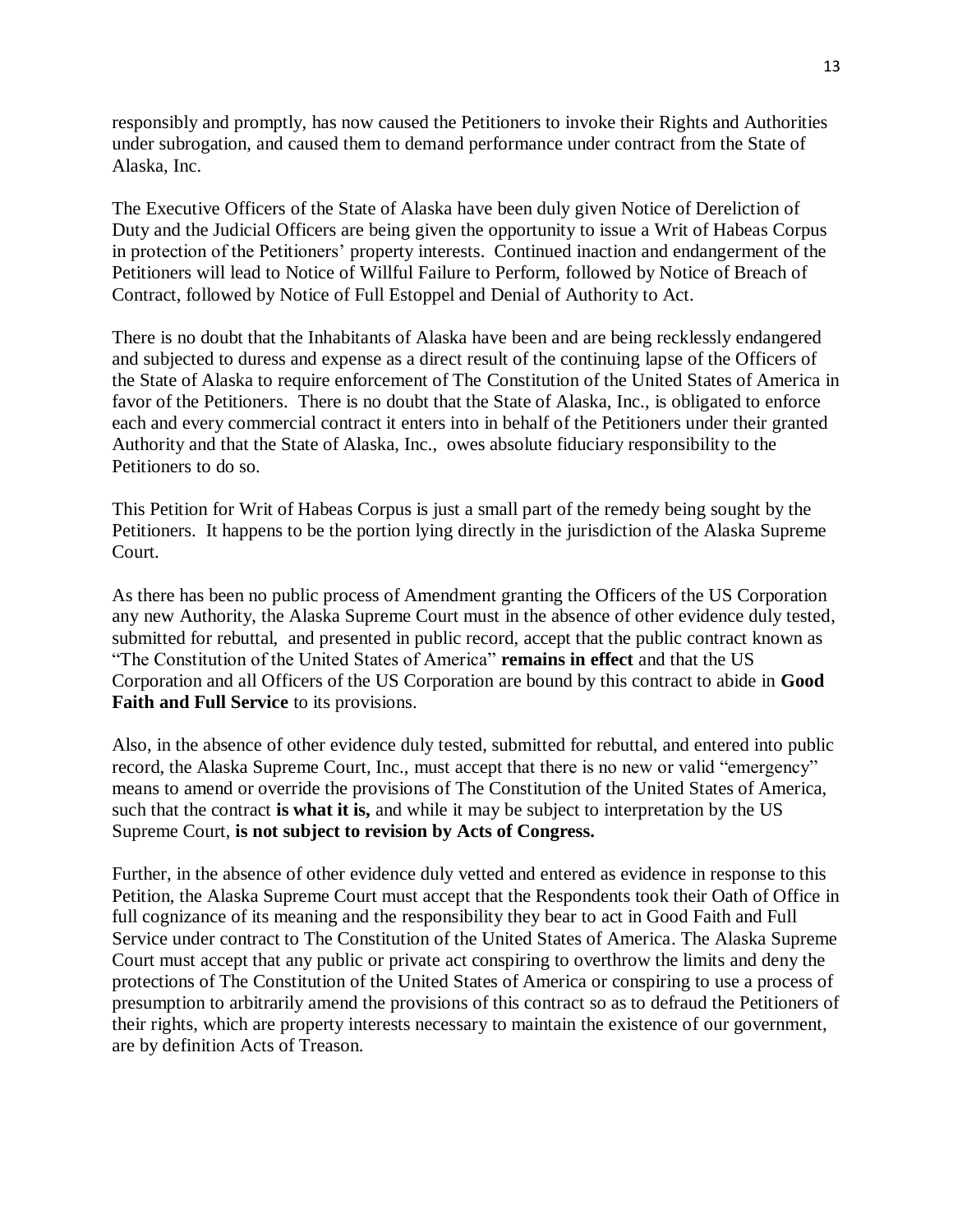This long slow slide into police state tyranny by a process of acquiescence, presumption, and fraud, has come to an end. We now face issues of Life and Death. The Petitioners invoke their Rights and Authority under subrogation and move the Officers of the State of Alaska, Inc., to perform under contract to procure enforcement of The Constitution of the United States of America and to protect the most vital property interests of the Petitioners—their liberty and their lives---- by issuing a Writ of Habeas Corpus.

#### **6. Gound Six. These Acts of Congress, the Patriot Act and NDAA (2012) presume to impose cruel and unusual punishments on the Petitioners and other Inhabitants of Alaska, and are also Void for Vagueness.**

Insomuch as these Acts propose cruel and unusual punishment for undefined acts described as "terrorism", the punishments authorized under the Patriot Act (denial of citizenship and Right to Contract followed by indefinite detainment) and under the National Defense Authorization of 2012, (indefinite detention without Due Process of Law) are in no sense "usual" and in their presentation and their effect, are cruel and unusual, such that Inhabitants of Alaska could, via the presumptions inherent in either Act, receive an "administrative sentence" of Life Imprisonment merely on the basis of "suspicion" of "terrorism".

It is abhorrent that we should see, hear, or smell any such Acts proposed by Members of Congress. The Respondents have themselves presented the greatest threat to America, and to Alaskans, by proposing these Acts and by disrespecting their contractual obligations and by presuming Authority that was never granted to them. They have served unlawful ends, seeking to overthrow the very basis of our just government.

It is a standing requirement of all Law and valid statutes that they must be constructed in a way that is not confusing or obscure in meaning, so as to leave average people without the means to understand and apply the law or statute they are meant to obey. The repeated and apparently purposeful and unusual refusal of the Members of Congress, the Officers of the US Corporation, including the Respondents, to fully and exactly and legally define "terrorism" in these Acts which are purportedly devoted to the subject of "terrorism" is prima facie evidence that Congress intended to leave the nature of the crime undefined so as to promote lax and uncertain standards and to allow almost any interpretation of what "terrorism" might mean and what acts might be construed as "acts of terrorism".

Indeed, the Acts that are the main subject of this Petition leave the meaning of "terrorism" so abundantly vague as to render the Patriot Act and the NDAA (2012) Void for Vagueness, even if no other objection could be found. Like the Income Tax statutes that fail to define "income", these Acts of Congress refuse to define the very subject and substance of the acts being considered---- "terrorism"----in any practical way that would serve members of the public and our law enforcement officers as an operational definition.

Petitioners possess and insist upon the contractually guaranteed right to be free of duress and free of the threat of the cruel and unusual punishment presented by Patriot Act and the National Defense Authorization Act, and insist that in the absence of clear and appropriate legal definition of "terrorism" these Acts of Congress are Void for Vagueness, such that average members of the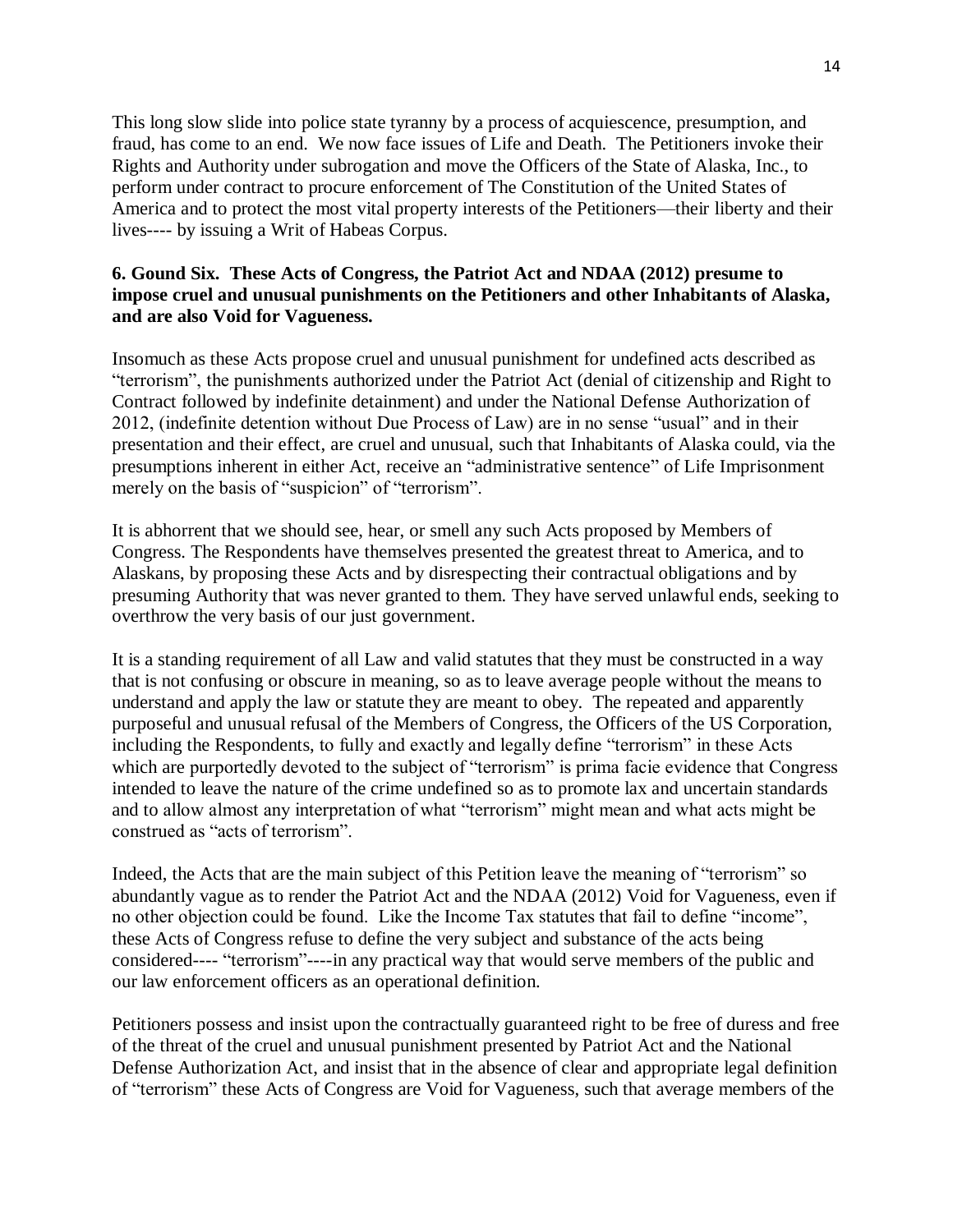Public and of the law enforcement community would be unable to reliably discern the difference between an "act of terrorism" and an "act of arson" for example, or to reliably and fairly apply the statutes resulting from these Acts in a uniform and constructive way.

These Acts present two powerful unlawful Bills of Detainer. They threaten the Petitioners with administratively enforced Life Imprisonment, but they neglect to define the crime. Perhaps no other circumstance so clearly illustrates the police state intimidation being practiced against the Inhabitants of Alaska, including the Petitioners, or more loudly calls upon the Alaska Supreme Court to extend the protection of a Writ of Habeas Corpus.

### **7. Ground Seven. Arbitrarily depriving Petitioners of their citizenship (Patriot Act) and thereby denying their Right to Contract is logically fatal to any claim of granted Authority being possessed by either the State of Alaska or the US corporate government.**

The Petitioners' Right to Contract is the basis for the existence of the United States of America, the US Corp, and also the State of Alaska. The Officers of the US Corp are thus striking at the very basis of the same Authority they claim to invoke when they attack or abridge the Petitioners' Right to Contract. On one hand, they are pretending to be the recipients of granted Authority derived from the States and their Inhabitants by contract, and on the other hand, then attempting to deny that these very same Inhabitants have the Right to Contract at all, such that the contract formed by their Natural-born or legally assumed citizenship may be nullified by fiat by the same US Corporation----a legal fiction that would not exist apart from the Inhabitant's Right to Contract. .

Petitioners assert that the rights and authorities of any lawful American government derive always and only from those governed, and that the natural right of the Inhabitants to contract is the **only** basis for the existence of legal fictions such as the State of Alaska, the United States of America, and the US Corporation.

As water flows downhill, the delegation of Authority proceeds from the Inhabitants by valid public contract to the States and from the States by valid public contract to the United States of America, not the other way around. Any presumption that these legal fictions may infringe on the natural rights of the Inhabitants, and especially and particularly the natural right of the Inhabitants to contract, is suicidal on the face of it for all levels of government in America and completely destructive to their claim to possess any granted Authority to Act whatsoever.

The American form of government requires the protection of the Petitioners' right to contract and asserts the Petitioners' ultimate Authority, because without those two elements, the government itself is reduced to the status of a legal fiction with no granted Authority to Act.

That the Officers of the US Corporation no longer recognize the source of their own Authority to Act, as demonstrated and conclusively proven by the offending provisions of the Patriot Act, is truly alarming. Either by ignorance or by guile, the presence of legislation that denies the rights and inherent Authority of the Petitioners signals a violent departure from the American form of government, and suggests that the Officers of the US Corporation may be attempting to assume dictatorial power over the people they are supposed to represent.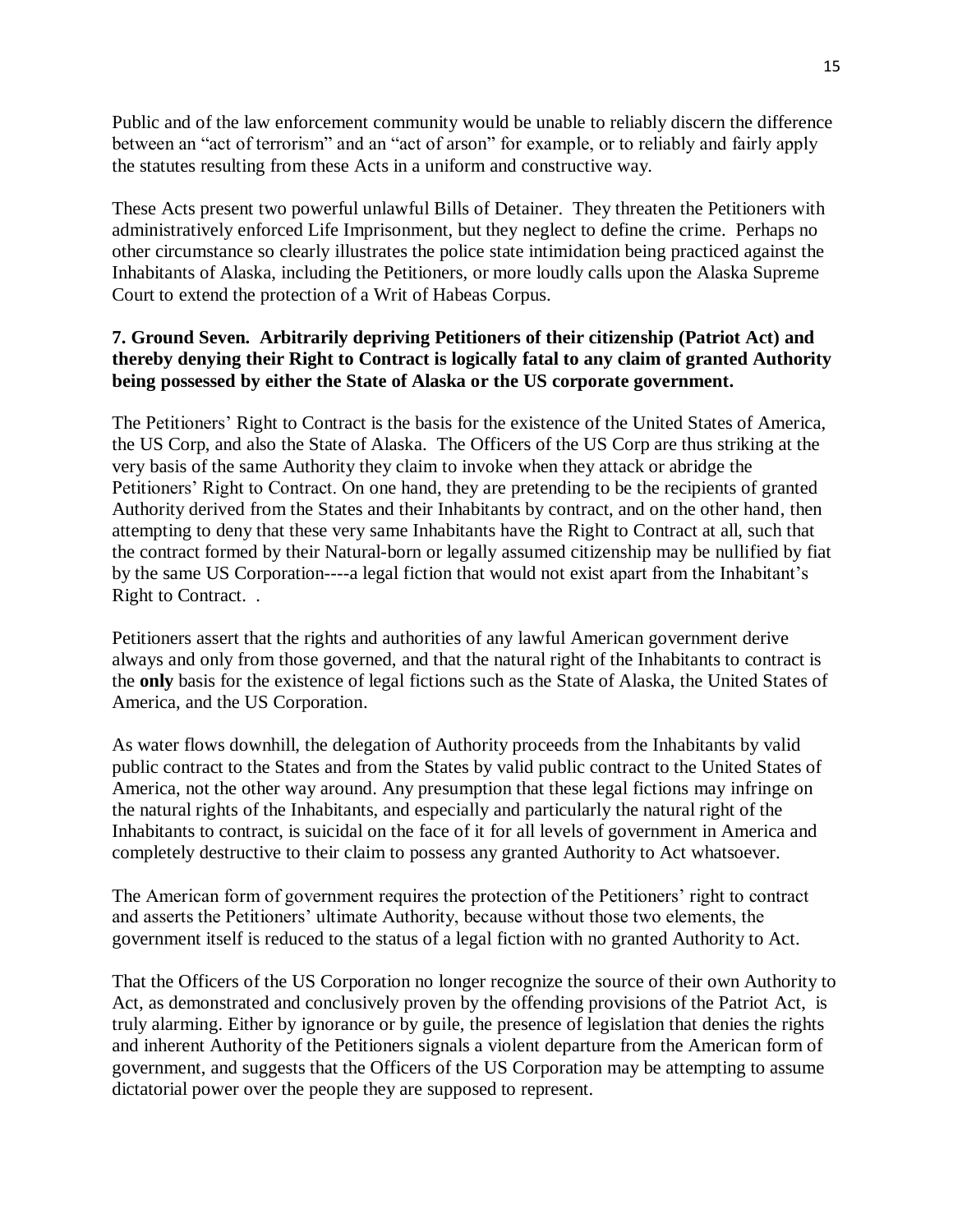The Petitioners see the Patriot Act's attack on the right of the Inhabitants to contract, which is the only valid source of Authority for our government, as more evidence that both the Petitioners and the legitimate government are at risk, further underlining the need for the protection of a Writ of Habeas Corpus. A conscious effort to undermine the basis of Authority for our government implies that the Petitioners, especially the Named Petitioner, are at mortal risk for offering opposition. A Writ of Habeas Corpus protecting those who seek to preserve the traditional American government is sorely needed and duly sought.

### **8. Ground Eight. There is no evidence of a valid "War on Terror" and no evidence that "terrorists" can or should be distinguished from common criminals.**

It is now and it has always been apparent that "terror" is a tactic of guerrilla warfare used by virtually every nation on earth, **including** the United States of America. Terrorism has clearly not been outlawed by the US Corporation. Terrorism as a tactic has long been a prima facie part of public policy. As one example, the US Corporation has freely chosen to load artillery shells with "depleted" nuclear waste from nuclear power plants and has been happily exploding them throughout the Mideast in any country deemed to be an "enemy combatant" for over a decade.

Petitioners can think of nothing more terrifying than the prospect of having the soil and water of an entire nation polluted with nuclear waste, nor can they think of any greater threat than slow death and genetic destruction of an entire civilian population carried out over the course of the next 6,000 years.

Terrorism is clearly not something the US Corporation is fighting against nor even refraining from. Petitioners assume that any real "War on Terror" involves not practicing terrorism.

Throughout all the excuses proposed to justify the gross infringements against liberty that the Patriot Act and the NDAA of 2012 represent, there has been a very strained attempt to define "terrorism" as an act of war, instead of a crime.

If "terrorism" is an "act of war" then those detained under the Patriot Act and the NDAA (2012) are covered by the Geneva Convention, and owed all the provisions agreed upon.

If "terrorism" is a crime carried out by individuals, we already have other names for it---murder, arson, vandalism----and an endlessly complex criminal justice system ready to deal with it.

The facts do not support any claim of emergency or "wartime" powers needed to deal with terrorists or terrorism. The Petitioners, Inhabitants of Alaska, are subjected to dire threat by the Patriot Act and the National Defense Authorization Act of 2012, such that their lives and their property stand at risk, but there is no credible justification for it.

The Respondents have allowed and promoted and nurtured and steadily advanced a police state to the point where the Petitioners are in very real danger---not from "terrorists" wearing turbans and brandishing swords 9,000 miles away----but from the Respondents and their public Acts.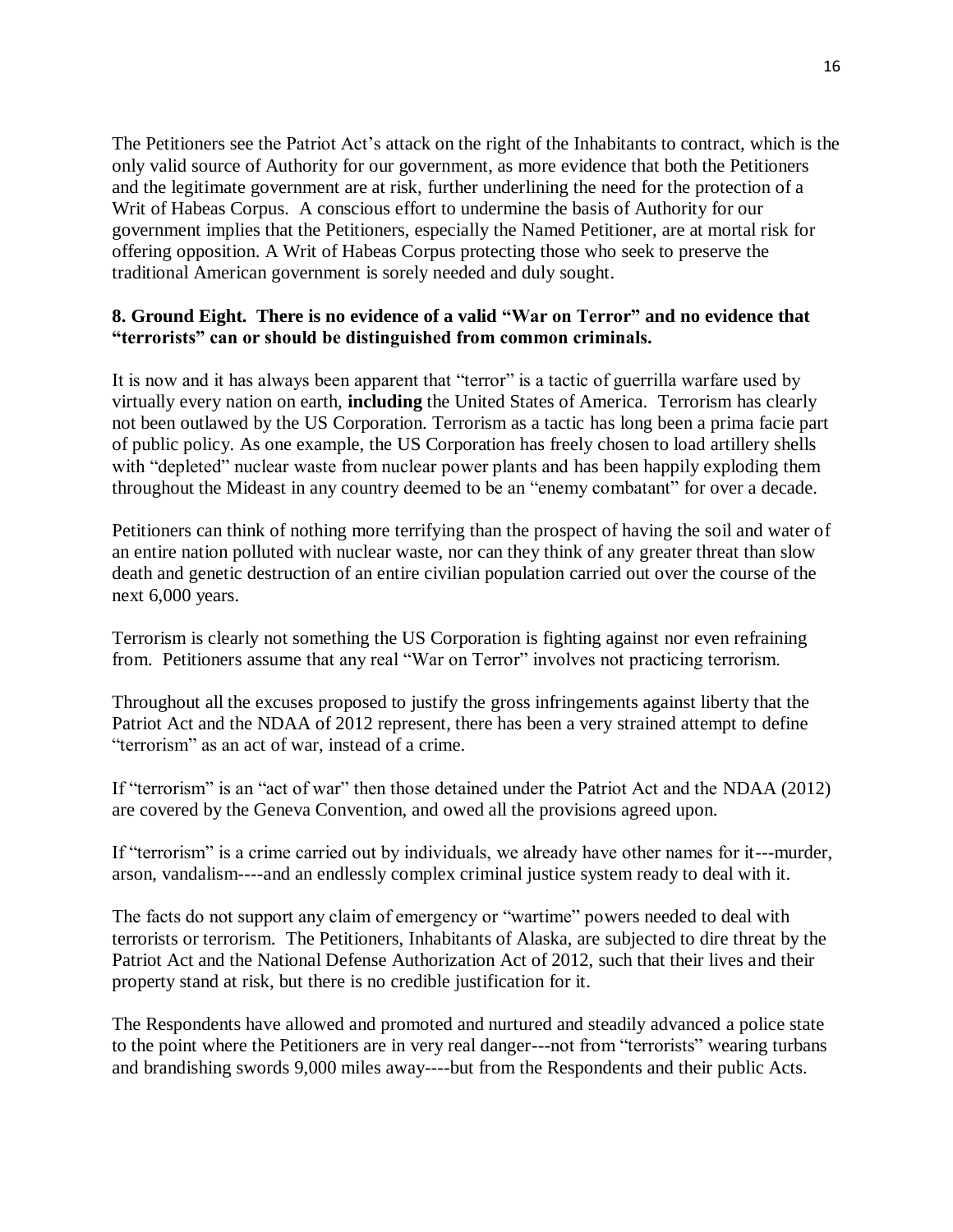The Respondents have ignored the meaning and vital importance of the public contracts under which they are obligated to function and to which they owe constant and faithful allegiance, with the result that the Petitioners are living in the shadow and threat of indefinite detention without recourse to Due Process, and seeing their local police force transformed into the American KGB.

These realities are well-known and can be extensively documented at the Court's request. They fully justify the issuance of a Writ of Habeas Corpus to protect the Petitioners. **[How the Feds](http://obrag.org/?p=51794&utm_source=feedburner&utm_medium=email&utm_campaign=Feed%3A+obrag%2FIrDB+%28OB+Rag%29)  [Fueled the Militarization of Police](http://obrag.org/?p=51794&utm_source=feedburner&utm_medium=email&utm_campaign=Feed%3A+obrag%2FIrDB+%28OB+Rag%29)** / obrag.org **[How the War on Terror Has Militarized the Police](http://www.theatlantic.com/national/archive/2011/11/how-the-war-on-terror-has-militarized-the-police/248047/#.TwD8VG5Oz_w.facebook)**

[www.theatlantic.com](http://www.theatlantic.com/)

#### **9. Ground Nine. The offending provisions of the Patriot Act and the National Defense Authorization Act (2012) undermine Public Trust on a global scale and suppress the American economy, creating further undeserved harm to the Petitioners reputation, property interests and commercial well-being.**

If the Petitioners, parties to The Constitution of the United States of America under subrogation, have their property rights attacked by the US Corporation, no other sentient being on the planet can feel confident in their business dealings with the US Corporation.

If the US Corporation and its Officers refuse to honor the one obvious, simple, all-important contract, how can anyone trust them to honor any other contract? When the Officers of the US Corporation fail to honor The Constitution of the United States of America and the States fail to enforce it, red flags go up from Greenland to Thailand, and rightly so.

By dishonoring The Constitution of the United States of the America at home, the US Corporation reaps commercial disaster abroad, as other nations flee from contracts that may similarly be dishonored.

All this again harms the Petitioners who depend to a greater or lesser extent on willing trading partners to preserve and maintain their business enterprises and quality of life. A Writ of Habeas Corpus cannot provide direct relief against this result, but it can protect the Petitioners while they seek repeal of these dangerous and ill-considered Acts of legislation.

### **V. REQUEST FOR RELIEF**

With this Petition for Writ of Habeas Corpus the Petitioners seek injunctive relief against the potential for arbitrary loss of citizenship, denial of right to contract, and threat of lawless detention provided by the Patriot Act and the National Defense Authorization Act (2012).

Specifically, Petitioners ask and seek that the Alaska Supreme Court issue a protective Writ of Habeas Corpus to preserve their property interests against the material and prima facie harm threatened against them by the Patriot Act and the National Defense Authorization Act of 2012.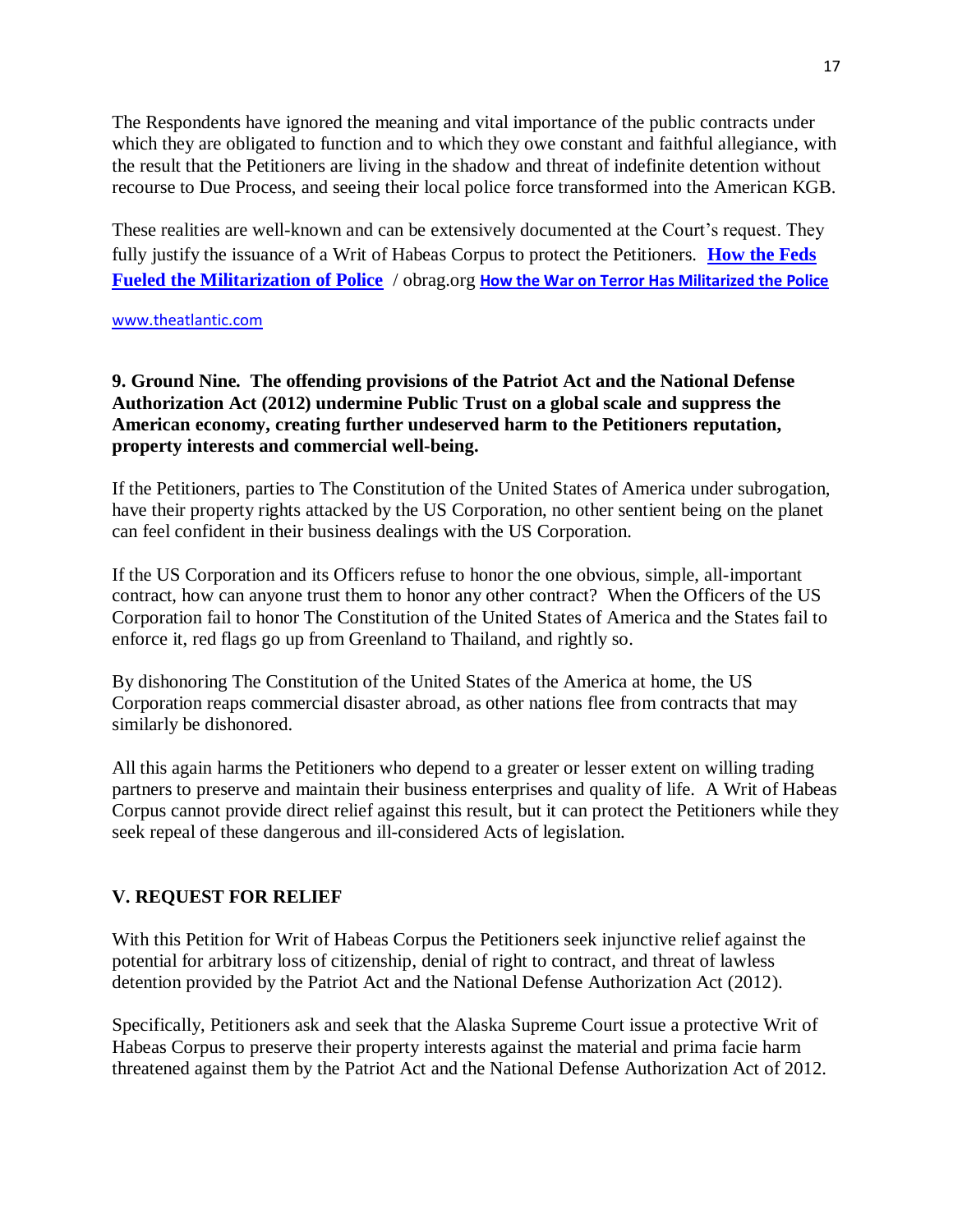Petitioners seek compensation for filing fees, certified mailing fees, time and duress.

Petitioners seek and ask that the Alaska Supreme Court recognize that the 50 States incorporate, including the State of Alaska, Inc., have contracted with the US Corporation, that the provisions of that contract are public, and that they are clearly stated as "The Constitution of the United States of America" and also to recognize that the Officers of the US Corporation have a duty owing their authority to respect and not undermine the provisions of the contract that enables their Authority, and to also recognize that in the absence of Due Diligence, Good Faith, and Full Service, the public contract known as "The Constitution of the United States of America" can fall into dereliction, and be declared void, when those responsible for its enforcement and preservation willfully fail to perform under contract.

Petitioners ask and seek that the Alaska Supreme Court accept that the provisions of the contract known as "The Constitution of the United States of America" are in full force and effect, and that these provisions demand performance in Due Diligence, Good Faith and Full Service, as demonstrated by acts in support of the contractual provisions and not against them.

Petitioners ask and seek that the Alaska Supreme Court, Inc., recognize that they have respected their obligations and are acting with full Honor, seeking lawful protection for their property interests via remedies allowed to them under Common Law, International Law of Commerce, and The Constitution of the United States of America.

Petitioners ask and seek that the Alaska Supreme Court recognize their status as a living entities who have never knowingly and willingly and under conditions of full disclosure acted or signed contracts in the capacity of corporate "persons" represented as themselves, nor have they voluntarily and under conditions of full disclosure extinguished or delegated their Right to Contract or their Right to Due Process to any entity foreign or domestic, including the US Corporation and its Officers apart from their participation in The Constitution of the State of Alaska and The Constitution of the United States of America, by subrogation. Petitioners ask and seek that the Alaska Supreme Court will recognize their International Right of Self-Declaration and their Natural born citizenship as Americans and their status as Alaska Inhabitants.

Petitioners seek and ask that the Alaska Supreme Court recognize the inherent harm to Justice and Due Process and the Right to Contract embodied by these Acts of Congress and to also recognize the dangerous open potential these Acts provide for the abuse of natural and civil rights.

Petitioners ask and seek the Alaska Supreme Court in its capacity as an Office of State and as Officers of the State of Alaska to demand performance under contract from the US Corporation and its Officers, requiring respect of the explicit guaranteed rights of the Petitioners.

Petitioners specifically ask and seek that the Alaska Supreme Court (1) expose any and all presumptions against the Petitioners and require opportunity for rebuttal; (2) force all and any counterclaim of extra-contractual rights into the Public Record; and (3) prohibit enforcement of the offending provisions of the Patriot Act and the NDAA (2012) in Alaska.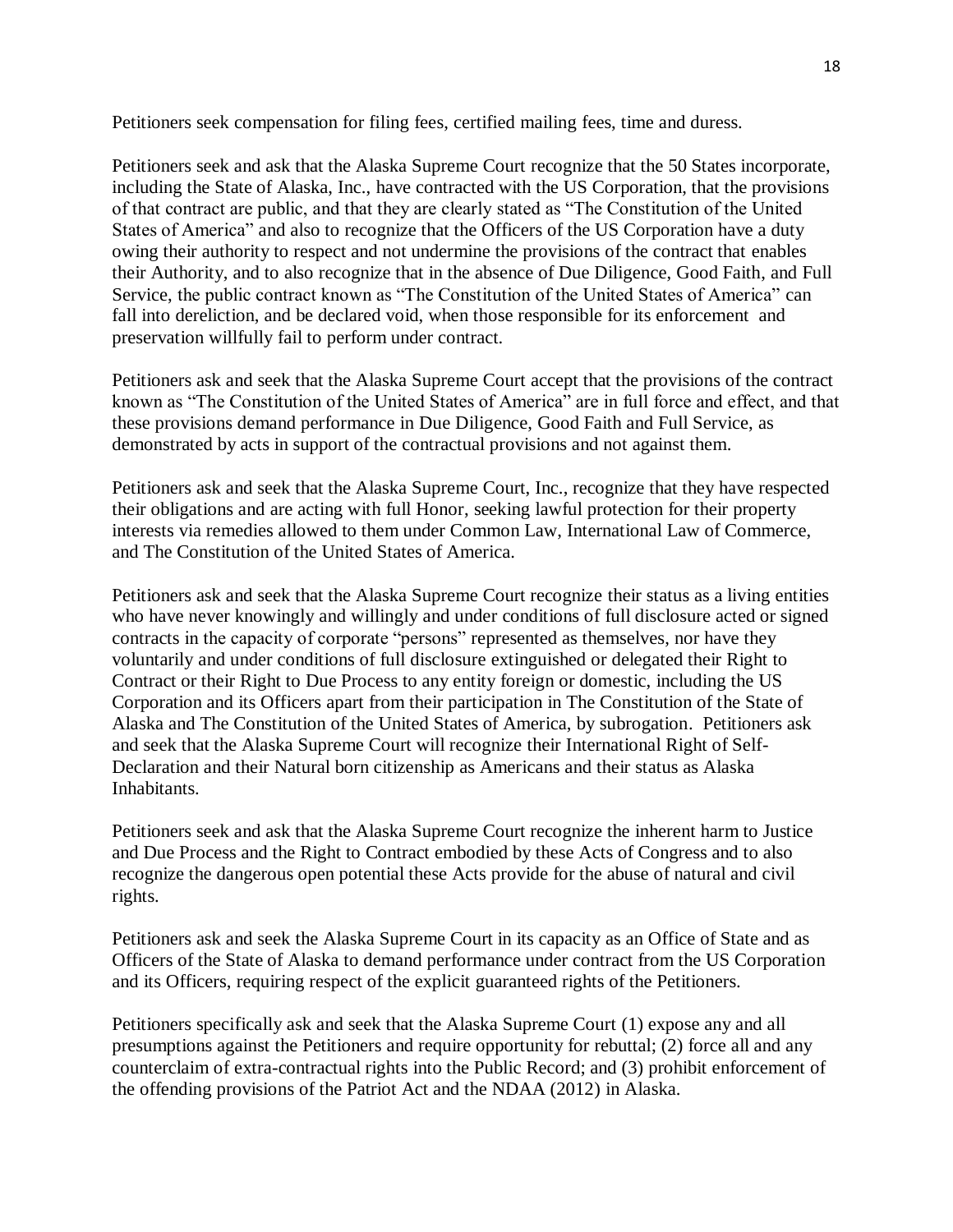Petitioners ask and seek that the Alaska Supreme Court recognize that no granted Authority exists to allow Officers of the US Corporation to inflict administrative sentences of Life Imprisonment on any American, and that they equally lack Authority to withhold Due Process of Law from anyone, regardless of what crimes they may stand accused of.

Petitioners ask and seek that the Alaska Supreme Court oppose the loose construction of these Acts of Congress and demand specific, clear, legal definitions of terms, including clear and responsible and reliable definition of the words "terrorist" and "terrorism".

Petitioners further ask and seek that if the Alaska Supreme Court, Inc., should decline to grant the sought-for relief, the requested Writ of Habeas Corpus, that this Petition shall immediately and expeditiously be forwarded under signature by one or more of the Justices of the Alaska Supreme Court in token of their duty to perform under contract and in respect of the Petitioners' subrogated rights, and to properly file this Petition for consideration by the US Supreme Court, and Petitioners further ask and seek that if the US Supreme Court should in turn decline to answer this Petition and fail to grant the sought- for relief, that one or more of the Justices of the US Supreme Court will similarly forward our Petition under their own signature in token of their duty to perform under contract and in respect of the Petitioners' subrogated rights, and properly and promptly forward and file this Petition for Writ of Habeas Corpus with the World Court, Hague, Netherlands.

In addition to the protective Writ of Habeas Corpus and any other injunctive relief the Alaska Supreme Court may devise, the Petitioner(s) request and seek that these contractual infringements be acted upon and referred to the US Department of Justice and the US Marshall's Office with a request to criminally charge and prosecute those US Corporation Officers and employees who have so far attempted and conspired to infringe the plainly stated and contractually guaranteed property interests of Alaskans. The charges against the named parties are as follows; 1 Dereliction of duty, 2. Violation of Oath of Office. 3. Gross Negligence. 4. Conspiracy against rights (18 U.S.C. 241) 5. Conspiracy to deprive rights (Ury v Sanbtee (1969 DC III), 6. Attempted willful deprivation of civil rights (18 USC 242, Imbler v Pachtman, U.S. 47 L Ed 2nd 128, 96 S. Ct.), 7. Improperly claimed immunity from prosecution (Firemens Ins Co of Newark, N.J. v Washburn County. 2 Wisc 2d 214; 85 N.W. 2d 840 1957), 8. Failure to show due care (Radon v Rowen Memorial Hospital, Inc. 269 N.S. 1, 13, 152 SE 1 d 485, 493 1967. 9. Lack of Good Faith and due diligence under contract. 10. Conspiring against Due Process. 11. Conspiring to exact cruel and unusual punishments. 12. Conspiring against the Right to Contract. 13. Conspiring against The Constitution of the United States of America. 15. Unlawful presumption of Authority. 16. Acting under Color of Law. 17. Violation of public contract. 18. Reckless endangerment.

#### **VI. CONCLUSION**S

As this Petition for Writ of Habeas Corpus is to be granted in all cases where one is "confined or restrained of their freedom under any color (of law) or pretense whatsoever" it is both proper and necessary in the interests of justice that protective relief be granted the Petitioners. The Petitioners are under threat from Bills of Detainer issued as provisions of two separate Acts of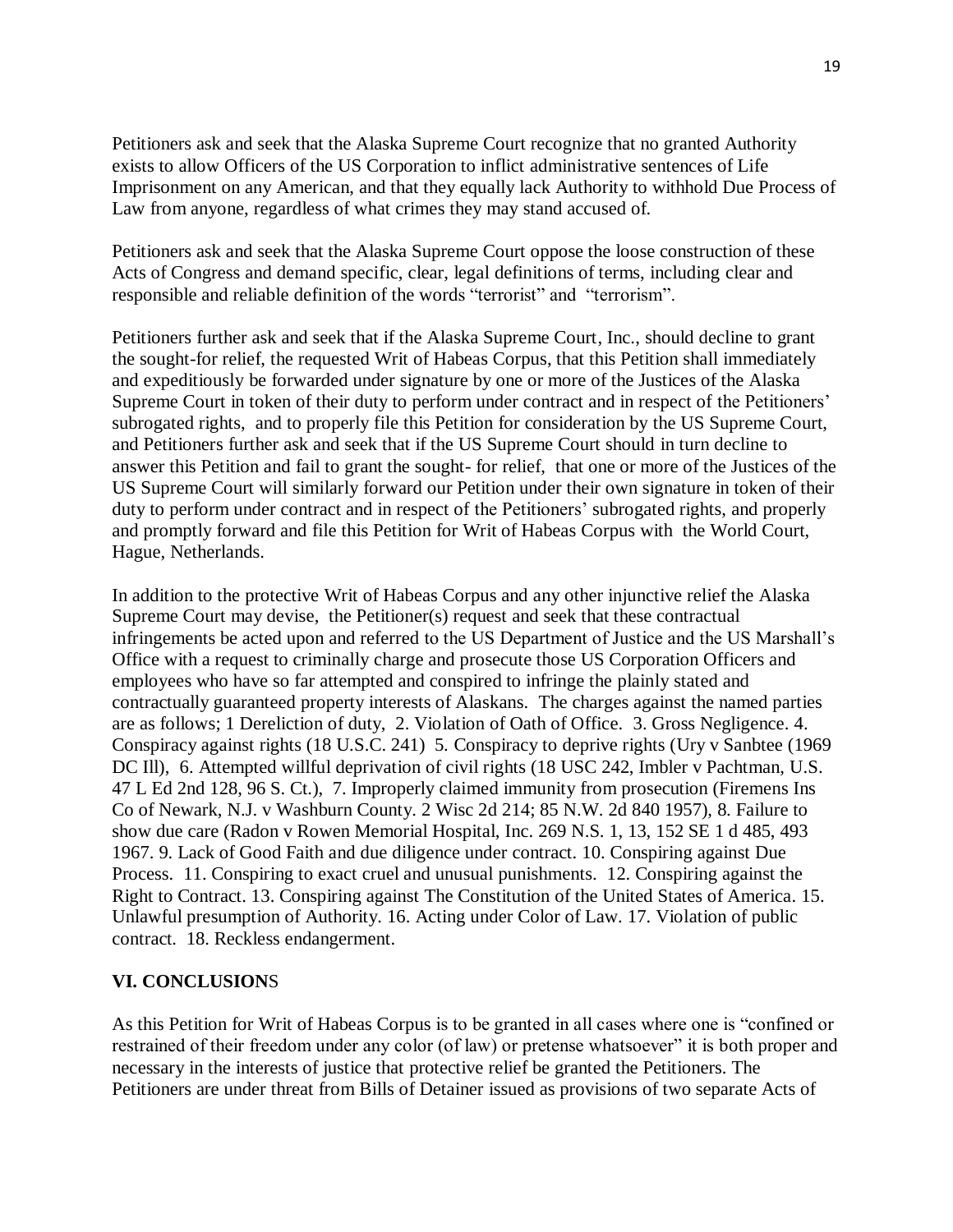Congress, the Patriot Act and the National Defense Authorization Act of 2012. They have asked the Alaska Supreme Court to act in their favor and to provide an answering Opposition in the traditional form of a Writ of Habeas Corpus.

The Petitioners have been compelled to take the unusual, but by no means historically unique step of requesting a pre-emptive Writ of Habeas Corpus, because the Bills of Detainer express the clear intention of denying the Petitioners access to Due Process of Law if they are detained.

The Petitioners can find no evidence that the US Corporation or its Officers have any granted Authority under public contract that would allow them to administratively impose a sentence of up to Life Imprisonment on the basis of unproven allegation, nor can the Petitioners find any contractual basis suggesting that the Respondents have any granted Authority to deny any American access to Due Process of Law. Rather, the Officers of the US Corporation, the members of Congress, have presumed Authority that is explicitly **denied** to them by the written contract they are obligated and sworn to uphold: The Constitution of the United States of America.

They can only succeed in asserting such "Authority" if it is left without objection and rebuttal from those responsible for enforcing the contract, the Officers of the 50 States, and in this case, the Officers of the State of Alaska, Inc. Lax to non-existent enforcement of The Constitution's provisions by State Officers has allowed the members of Congress to "rule by presumption" for the better part of 80 years.

The underlying subrogated Authority of the Inhabitants has been virtually dormant for eight decades, but has never been extinguished. The Petitioners have invoked their Rights and Authority under subrogation and demanded performance under contract from the State of Alaska and its Officers.

Petitioners have provided Notice of Dereliction of Duty and Demand to Show Cause to the Executive Officers of the State of Alaska and the Respondents, Officers of the US Corporation, Alaska Congressional Delegation. Petitioners have also provided the Judicial Officers of the Alaska Supreme Court the opportunity to act in their favor by applying this Petition for Writ of Habeas Corpus.

The offending Officers of the State of Alaska who have consistently failed to enforce the provisions of The Constitution of the United States of America in behalf of the Petitioners and the Officers of the US Corporation who have Dishonored their contract and presumed against the property interests of the Petitioners have been given 30 days (State of Alaska) and 15 days (US Corporation) to respond and take corrective action to cure their Deficiency.

Petitioners avow that the American form of government derives its only Authority from the consent of those governed, and without performance under contract including willing adherence to and enforcement of the provisions of The Constitution of the United States of America there can be no presumption of granted Authority.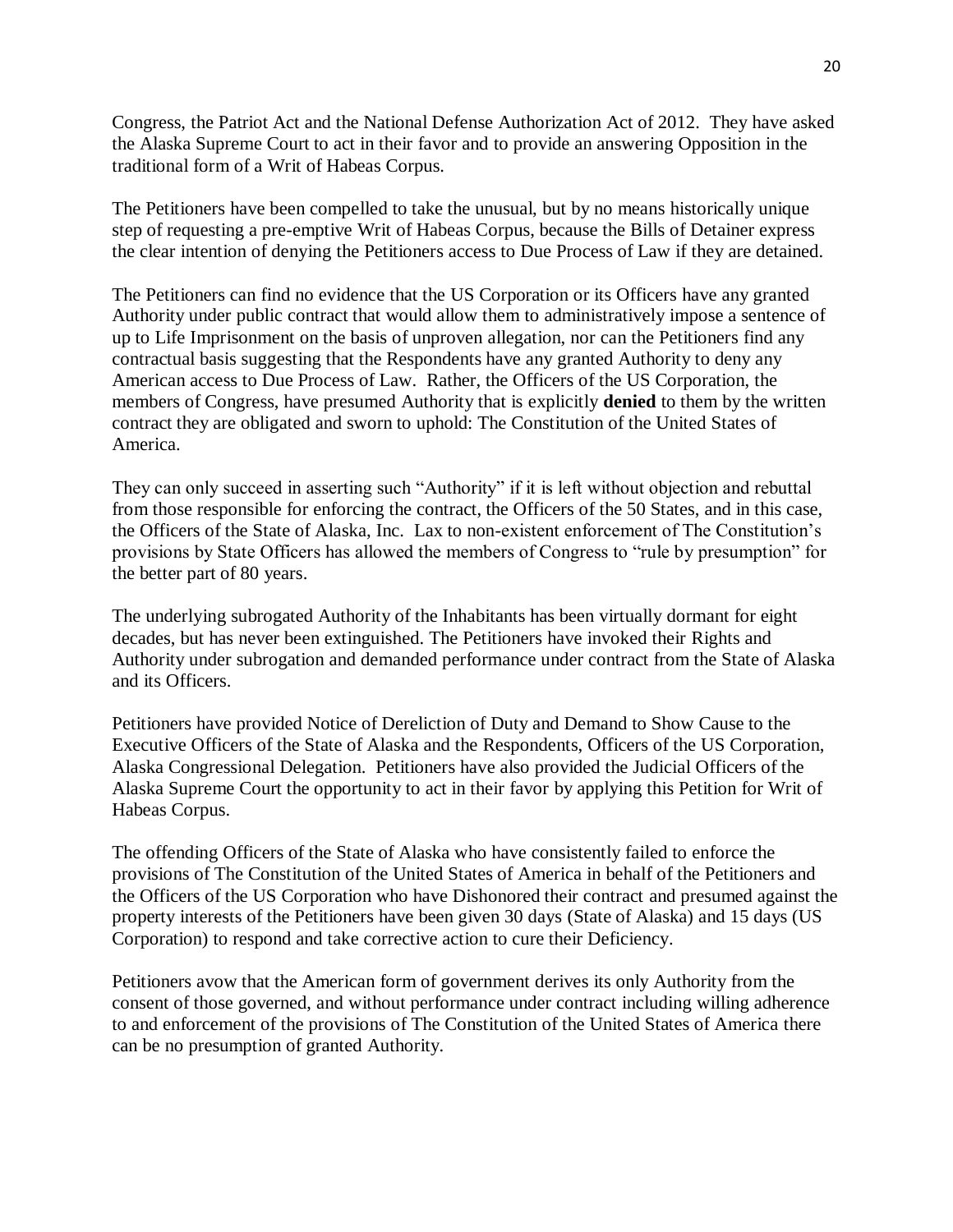They have presented the self-evident truth that both state and federal governments are legal fictions created by the Inhabitant's exercise of their inherent right to contract, and that any action undertaken by the state or federal government which seeks to overthrow, deny, or abridge the Inhabitant's inherent rights, also then serves to overthrow our legitimate government.

The property interests of the Petitioners and the future of any legitimate form of American government are inextricably connected and dependent on each other. The presumptions offered against the guaranteed rights of Americans by the Patriot Act and the NDAA (2012) strike at the very heart of our government---its claim to possess granted Authority to Act.

Without honoring the provisions of The Constitution of the United States of America, there is no "consent of the governed" that can be asserted or presumed, because the Authority of the Inhabitants is only granted when that contract is fulfilled.

The Officers of the 50 States who have failed to enforce the all-important contract with the US Corporation and allowed the abuse of the Inhabitants and their property interests, are fully liable. By serving as the middle men brokering the contract between the Inhabitants and the US Corporation, they have incurred the fiduciary responsibility for failure to enforce the provisions of The Constitution of the United States of America just as they bear fiduciary responsibility for enforcing contract provisions on timber sales or contracts impacting other resources.

The contractual basis for both levels of the American government, state and federal, is derelict and ripe to fall as the result of Willful Failure to Perform.

Our nation stands on a cliff and our legitimate government is all but overthrown by ignorance and neglect, guile, self-interest, and greed. A vicious police state has steadily grown along with the corruption of the American government. Those who oppose the corruption and who daily struggle to bring America back from the edge, are targeted by the criminal elements that have so far abased our nation, and are left easy prey under legislation like the Patriot Act and NDAA.

The Petitioners have claimed the fundamental right of protection from unlawful Bills of Detainer and have requested a Writ of Habeas Corpus from the Alaska Supreme Court. They propose to employ its full extent as it is used and applied in Pennsylvania and New York State, where Writs of Habeas Corpus are issued when the Inhabitants are restrained of freedom under any color of law or pretense. The Petitioners claim equal protection.

The Petitioners have invoked their Rights and Authority under subrogation, and have demanded performance under contract from the State of Alaska, Inc., and its Officers, and also from the US Corporation and its Officers, holding that both are in Dereliction of Duty owed to enforce and respect the provisions of the one public contract that earns them Authority to Act.

When the Officers of the US Corporation bring to a vote a question of individual rights which they have **no consent** to address and **no contractual right** to address, and presume to **vote away** the most precious rights, immunities, and other property interests of the Inhabitants they are supposed to represent with Good Faith and Full Service, that is the day that the contracts binding Inhabitants to States and States to the US Corporation stand subject to lawful prosecution. That is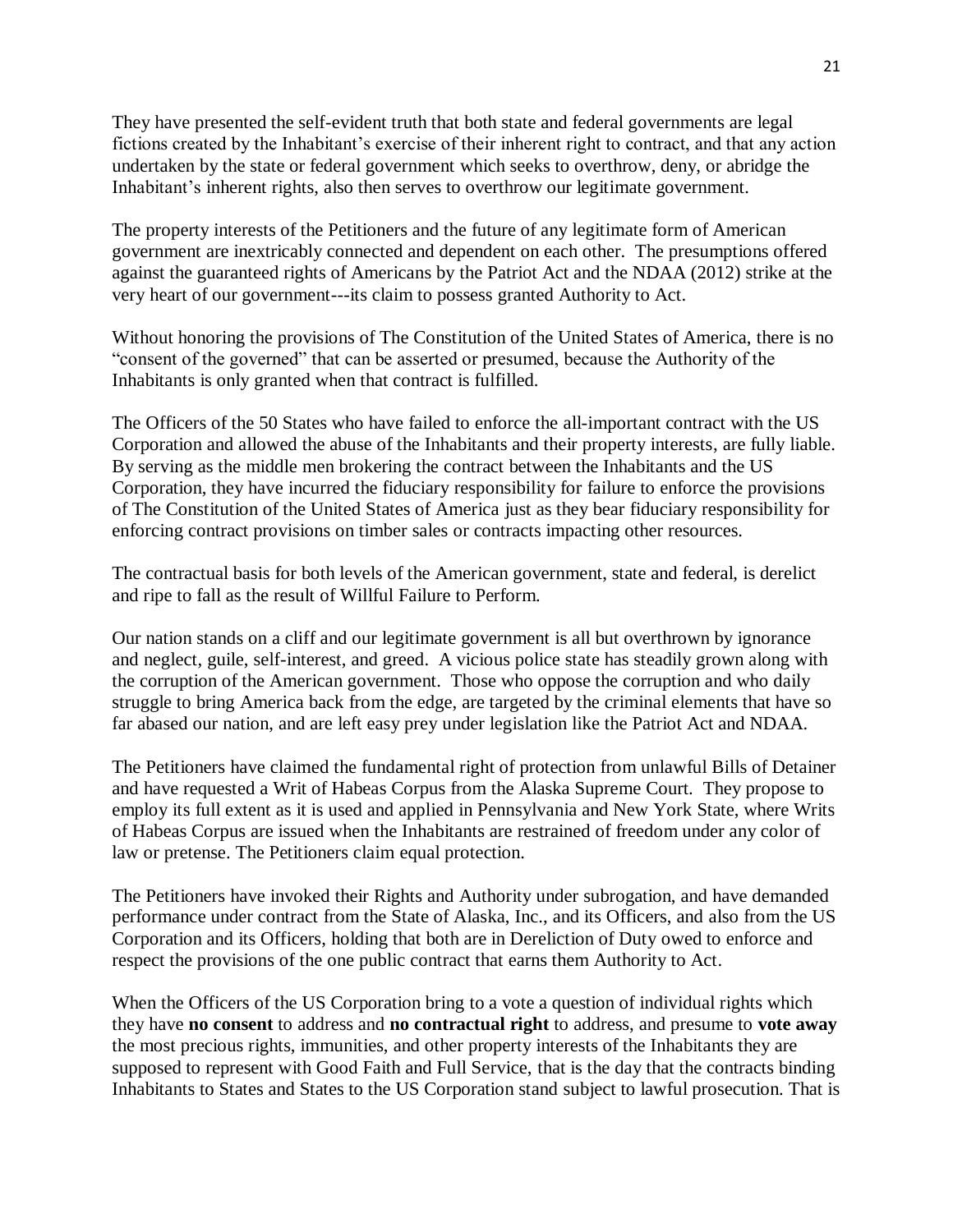the day that any reasonable basis for the presumption of granted Authority comes to a stop, and that day has come.

The inherent Rights, Freedoms, and Immunities of the Petitioners are not intangible pie-in-thesky theoretical constructs. The Rights, Freedoms, and Immunities of the Petitioners are their most precious and literal property, property that our government was created to protect, property that forms the bedrock that our entire government is built upon-----and which now stands at risk.

If this Petition for Writ of Habeas Corpus fails, the Petitioners fear the next trial they see will be conducted on a drumhead and that they will be facing the white buses and FEMA Camps prepared by our own elected officials.

The Petitioners ask the Justices of the Alaska Supreme Court to take corrective action and issue the requested Writ of Habeas Corpus without delay.

# **VII. DECLARATION UNDER PENALTY OF PERJURY**

I, the undersigned, declare under penalty of perjury, that I am the Named Petitioner in the above action, that I have read the above petition and that the information contained therein is true and correct to the best of my knowledge and belief. 28 U.S.C. § 1746; 18 U.S.C. § 1621.

Signed this  $19<sup>th</sup>$  day of December, 2011.

\_\_\_\_\_\_\_\_\_\_\_\_\_\_\_\_\_\_\_\_\_\_\_\_\_\_\_\_\_\_\_\_\_\_\_\_\_\_\_\_\_\_\_\_\_\_\_\_\_\_\_\_\_\_\_\_\_\_\_\_\_\_\_\_\_\_\_\_\_\_\_\_\_\_\_ Signature of Petitioner Acting in Favor of All Inhabitants of Alaska, de jure and Incorporated

Notice to agents is notice to principals. Notice to principals is notice to agents.

Notary verification is offered in cognizance of public record, not intended to confer any jurisdiction.

Copies of this document have been faithfully delivered via Certified Mail to the Alaska Supreme Court, (US Senator) Lisa Murkowski, (US Senator) Mark Begich, Don Young (US Congressman), Ron Huen, US Marshall, Colonel Keith Mallard, Alaska State Troopers, Alaska Governor Sean Parnell, Alaska Lieutenant Governor Mead Treadwell, and Alaska Attorney General John J. Burns or Acting Attorney General of Alaska.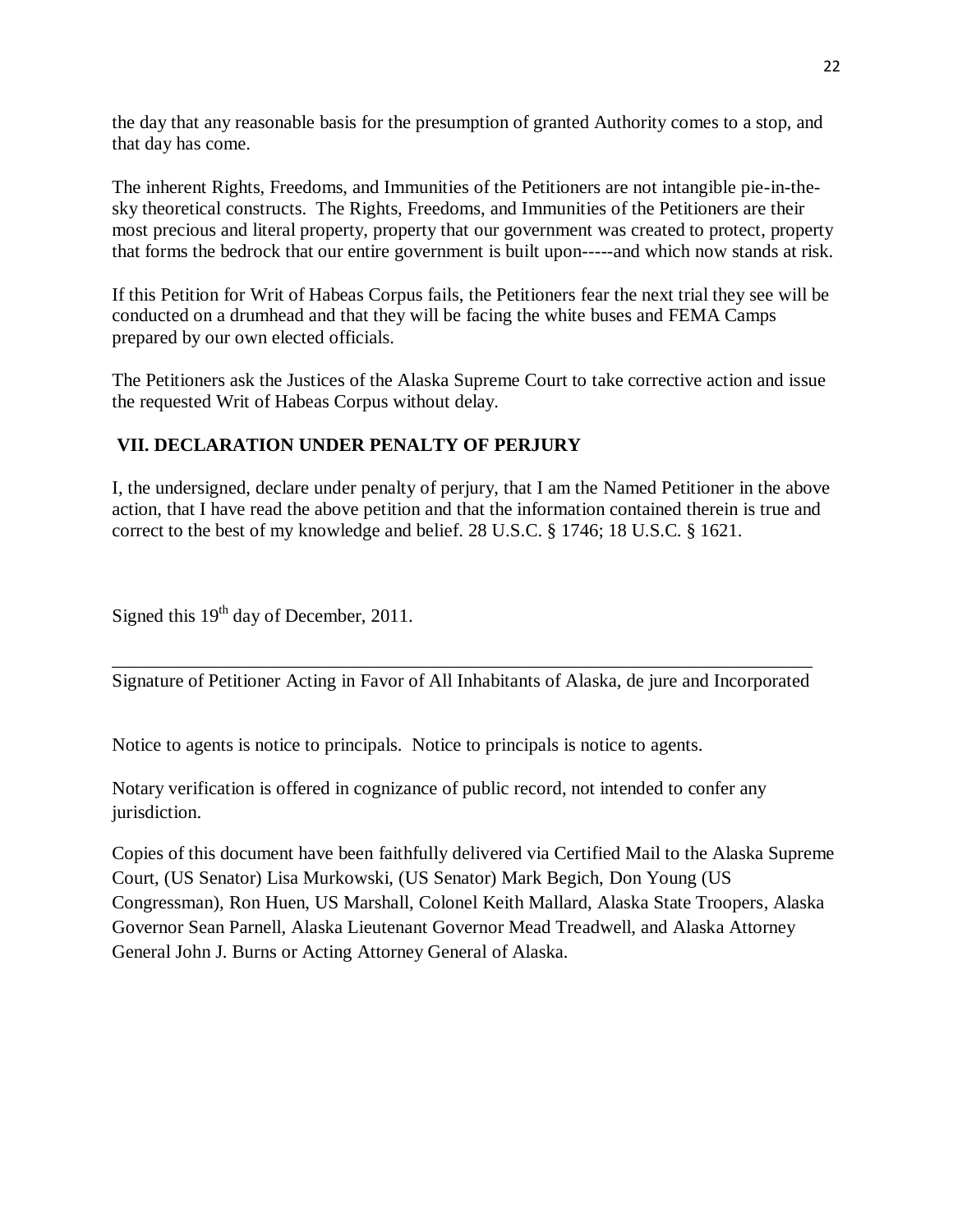# **Notary Public Acknowledgment**

| <b>State of Alaska</b>   |         |           |            |
|--------------------------|---------|-----------|------------|
| Borough of Mat-Su        | $)$ ss. |           |            |
| <b>AFFIRMED:</b> On this | day of  | , A.D. 20 | before me, |
|                          |         |           | , Notary,  |

personally appeared Anna Maria Riezinger-von Reitz known to me (or proved to me on the basis of satisfactory evidence of identification) to be the living woman whose name appears as Petitioner on this Writ of Habeas Corpus.

Signature of Notary Public

NS: \_\_\_\_\_\_\_\_\_\_\_\_\_\_\_\_\_\_\_\_\_\_\_\_\_\_\_\_\_\_\_\_\_\_\_\_\_\_\_\_ NOTARY SEAL